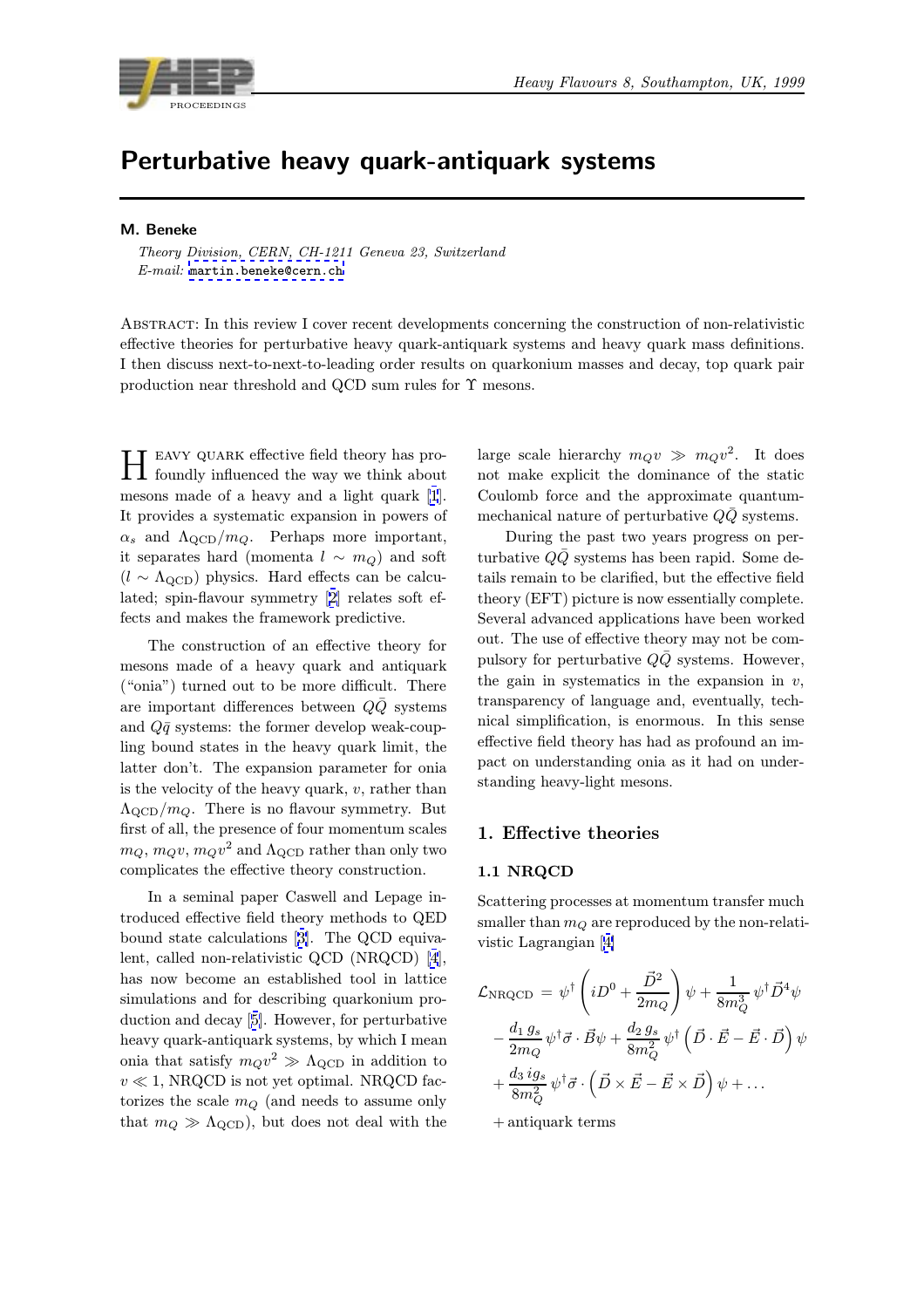$$
+\sum_{\Gamma} \frac{d_{\Gamma}}{m_Q^2} (\psi^{\dagger} \Gamma \chi)(\chi^{\dagger} \Gamma \psi) + \ldots + \mathcal{L}_{\text{light}}.
$$
 (1.1)

Loop graphs involve large momentum of order  $m_Q$ . The large momentum regions are accounted for by adapting the couplings  $d_i(\Lambda)$  order by order in  $\alpha_s(m_b)$ . By adding more operators the full scattering amplitude can be reproduced to any accuracy in an expansion in  $\alpha_s$  and v.

The Lagrangian (1.1) appears similar to the heavy quark effective Lagrangian, except that it contains an antiquark clone of the single heavy quark sector and a quark-antiquark sector (operators made out of  $\psi$  [and](#page-0-0)  $\chi$ ), which is absent in HQET. Indeed, the couplings in the single quark (antiquark) sector are identical in HQET and NRQCD to all orders in  $\alpha_s$  [6], if the same factorization prescription is used. However, the power counting is generally different. For example, the kinetic energy term  $\vec{\partial}^2/(2m_Q)$  is expected to be of the same order as  $i\partial_0$ , be[ca](#page-19-0)use non-relativistic  $QQ$  systems have momenta of order  $m_Qv$  and energies of order  $m_Qv^2$ . The situation is actually more complicated. Because the kinetic term is part of the leading order Lagrangian, scattering amplitudes computed with NRQCD depend on  $m_Q$ , v and the cut-off  $\Lambda$  in a non-trivial way. If one chooses  $\Lambda$  several times  $m_Q v$ , every Feynman diagram is a complicated function of  $v$ . This should be compared to HQET, where, choosing the cut-off several times  $\Lambda_{\rm QCD}$ , every Feynman integral is just a number. The dependence on  $m_Q$ is fixed by the over-all power and coupling of the operator in the effective Lagrangian. There is no problem of principle with non-trivial dependence on  $v$ , if the Lagrangian is defined with a hard cut-off larger than  $m_Qv$  and if the NRQCD quantities are computed non-perturbatively as in lattice NRQCD.

However, for perturbative calculations of perturbative  $QQ$  systems this is inconvenient. First, one calculates too much, because one will need the NRQCD amplitude only to some accuracy in the  $v$  expansion. The full  $v$  dependence has a technical price. It is more difficult to compute an integral which is a function of  $v$  than an integral which is just a number. Second, one would like to use dimensional regularization (DR). Here the subtleties arise, because DR gets NRQCD in-

tegrals, written down naively, wrong. Because the integrand depends on  $m_Q$ , the dependence on the scale  $\mu$  of DR corresponds to a cut-off  $\Lambda \gg m_Q$  instead of  $m_Q \gg \Lambda \gg m_Q v$  [7]. Consequently, QCD is not matched correctly onto NRQCD. This difficulty is related to the existence of two scales,  $m_Qv$  and  $m_Qv^2$  in NRQCD. The first attempt to separate these s[ca](#page-19-0)les was made in [8] in the context of cut-off regularizations and time-ordered perturbation theory in Coulomb gauge. This work introduced the important distinction of soft and ultrasoft gluons (photons) [a](#page-19-0)nd the multipole expansion for ultrasoft gluons, but the construction remained complicated and somewhat qualitative. Subsequent work [9, 10, 11] identified different momentum regions that should contribute to NRQCD integrals, but dropped the soft region identified in [8]. These early works introduced many of the i[mp](#page-19-0)o[rtant c](#page-19-0)oncepts that appear in a nonrelativistic EFT construction, pointed towards the necessity to perform expansions of Feynman int[egr](#page-19-0)ands [6, 7, 10] in order to define NRQCD in DR, but did not yet provide a complete solution to the problem of separating the scales  $m_Qv$  and  $m_Qv^2$  and [of](#page-19-0) [defini](#page-19-0)ng NRQCD in DR.

### 1.2 Threshold expansion

Take an on-shell scattering amplitude of heavy quarks with momentum  $m_Qv$  and gluons with momentum  $m_Qv^2$  in QCD. The basic problem is to construct term by term the expansion of this amplitude in  $v$ . Such a construction may introduce divergent loop integrals in intermediate steps, even if the original expression was finite. We would like to use DR to regularize these divergences and we require that any integral that we have to compute contributes only to a single order in the v expansion. Solving this problem is equivalent to constructing a non-relativistic effective theory in DR with easy velocity power counting and all scales separated.

The expansion method described in [12] begins by identifying the relevant momentum regions in loop integrals, which follow from the singularity structure of the Feynman integrand. This is analogous to identifying hard, c[olli](#page-19-0)near and soft particles in high-energy scattering of massless particles. For non-relativistic scatter-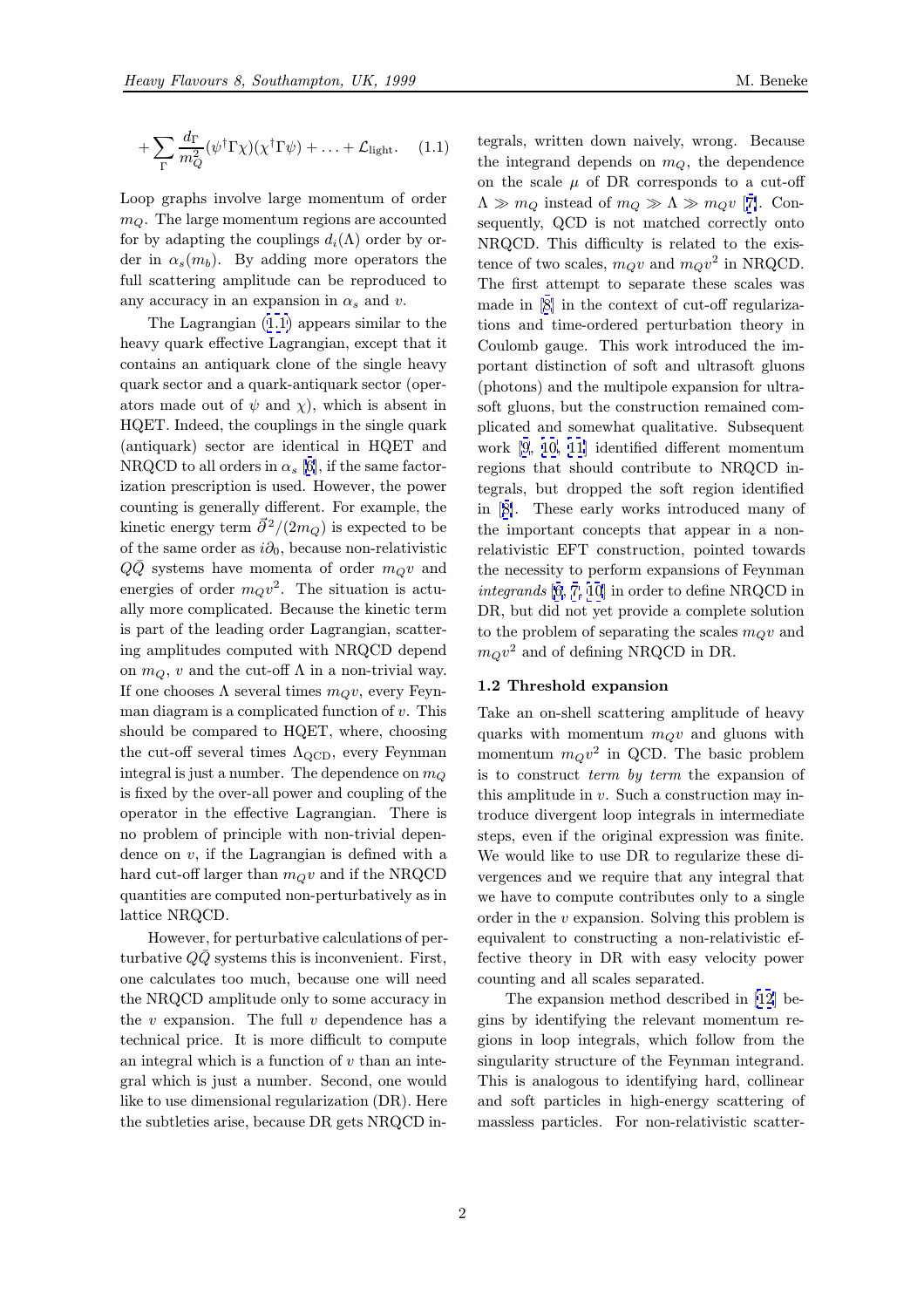$$
hard (h): \quad l_0 \sim \vec{l} \sim m_Q,
$$
  
\n
$$
soft (s): \quad l_0 \sim \vec{l} \sim m_Q v,
$$
  
\n
$$
potential (p): \quad l_0 \sim m_Q v^2, \quad \vec{l} \sim m_Q v,
$$
  
\n
$$
ultrasoft (us): \quad l_0 \sim \vec{l} \sim m_Q v^2.
$$
 (1.2)

Both, heavy quarks and gluons can be hard, soft and potential, but only gluons can be ultrasoft. (In the following, "gluons" may include all other massless modes, i.e. light quarks and ghosts.)

The threshold expansion is constructed by writing a Feynman diagram in QCD as a sum of terms that follow from dividing each loop momentum integral into these four regions. The division is done implicitly, through expansion of the propagators. No explicit cut-offs are needed. The expansion rule is that in every region one performs a Taylor expansion in the quantities which are small in that region. An immediate consequence of this is that every integral contributes only to a single power in the velocity expansion.

To give an example of the expansion rules, consider the propagator of a heavy quark with momentum  $(q/2 + l_0, \vec{p} + \vec{l}),$ 

$$
\frac{1}{l_0^2 - \vec{l}^2 - 2\vec{p} \cdot \vec{l} - \vec{p}^2 + ql_0 + y + i\epsilon},\qquad(1.3)
$$

and assume that  $\vec{p}$  scales as mv and  $y = q^2/4$  $m^2$  as  $mv^2$ . When l is hard, we expand the terms involving  $\vec{p}$  and y and the leading term in the expansion scales as  $v^0$ . When l is soft, the term  $q_{0}$  is largest and the remaining ones are expanded. The propagator becomes static and scales as  $v^{-1}$ . Notice that this means that the kinetic energy term in the NRQCD Lagrangian is treated as an interaction term in the soft region, because it is small. When  $l$  is potential, the propagator takes its standard non-relativistic form after expansion of  $l_0^2$  and scales as  $v^{-2}$ . The gluon propagator takes its usual form, when the gluon line is soft and ultrasoft and scales as  $v^{-2}$ and  $v^{-4}$ , respectively. If the gluon momentum is potential, one can expand  $l_0^2$  and the inter-<br>estimate heavens instantaneous. If we add the action becomes instantaneous. If we add the scaling rules for the loop integration measure,  $d^4l \sim 1$  (h),  $v^4$  (s),  $v^5$  (p),  $v^8$  (us), we can immediately estimate the size of the leading term from a given region. It is clear that these rules can be reformulated as an effective Lagrangian. The hard subgraphs give the dimensionally regularized couplings in the NRQCD Lagrangian. On the other hand, the distinction of soft, potential and ultrasoft momentum implies a manipulation of the NRQCD Lagrangian that is not evident from (1.1).

It is instructive to discuss the physical interpretation of the terms that arise in the threshold expansion on a particular diagram. Take the plana[r, 2-](#page-0-0)loop correction to the electromagnetic heavy quark production vertex [12], i.e. the matrix element  $\langle \overline{Q}(p_1)\overline{Q}(p_2)|\overline{Q}\gamma^{\mu}Q|0\rangle$ . Many of the possible combinations of h, s, p and us loop momentum result in scaleless integrals, which are zero in dimensional regularizatio[n.](#page-19-0) Such scaleless integrals gain significance only in the context of the renormalization group, in which case one has to be more careful about the nature of  $1/\epsilon$  poles. The non-vanishing configurations are shown in figure 1. Every diagram stands for a series in  $v$ that arises from the expansion of the integrand in a particular loop momentum configuration, but every integral in this series contributes only to a single [p](#page-3-0)ower of  $v$ .

The h-h configuration is a 2-loop correction to the coefficient functions in the non-relativistic expansion of the current  $\overline{Q}\gamma^i Q \rightarrow C_1 \psi^\dagger \sigma^i \chi +$ .... The leading term is of order  $\alpha_s^2 v^0$ . There are two possibilities for having 1-loop hard subgraphs. The first one (upper right) represents a 1-loop renormalization of the non-relativistic external current followed by exchange of a potential gluon. At leading order in the v expansion potential gluon exchange can be interpreted as an interaction through the Coulomb potential  $-\alpha_s C_F/r$ . This contribution is of order  $\alpha_s^2/v$ . The second h-p term corresponds to the insertion of a four-fermion operator  $(\psi^{\dagger} \kappa \psi)(\chi^{\dagger} \kappa \chi)$  from the NRQCD Lagrangian. This contribution begins at order  $\alpha_s^2 v$ . The soft subgraph in the sp term can be interpreted as an instantaneous interaction, because a soft subgraph can be expanded in the zero components of its external momenta. The s-p graph corresponds to an insertion of (part of) the 1-loop corrected Coulomb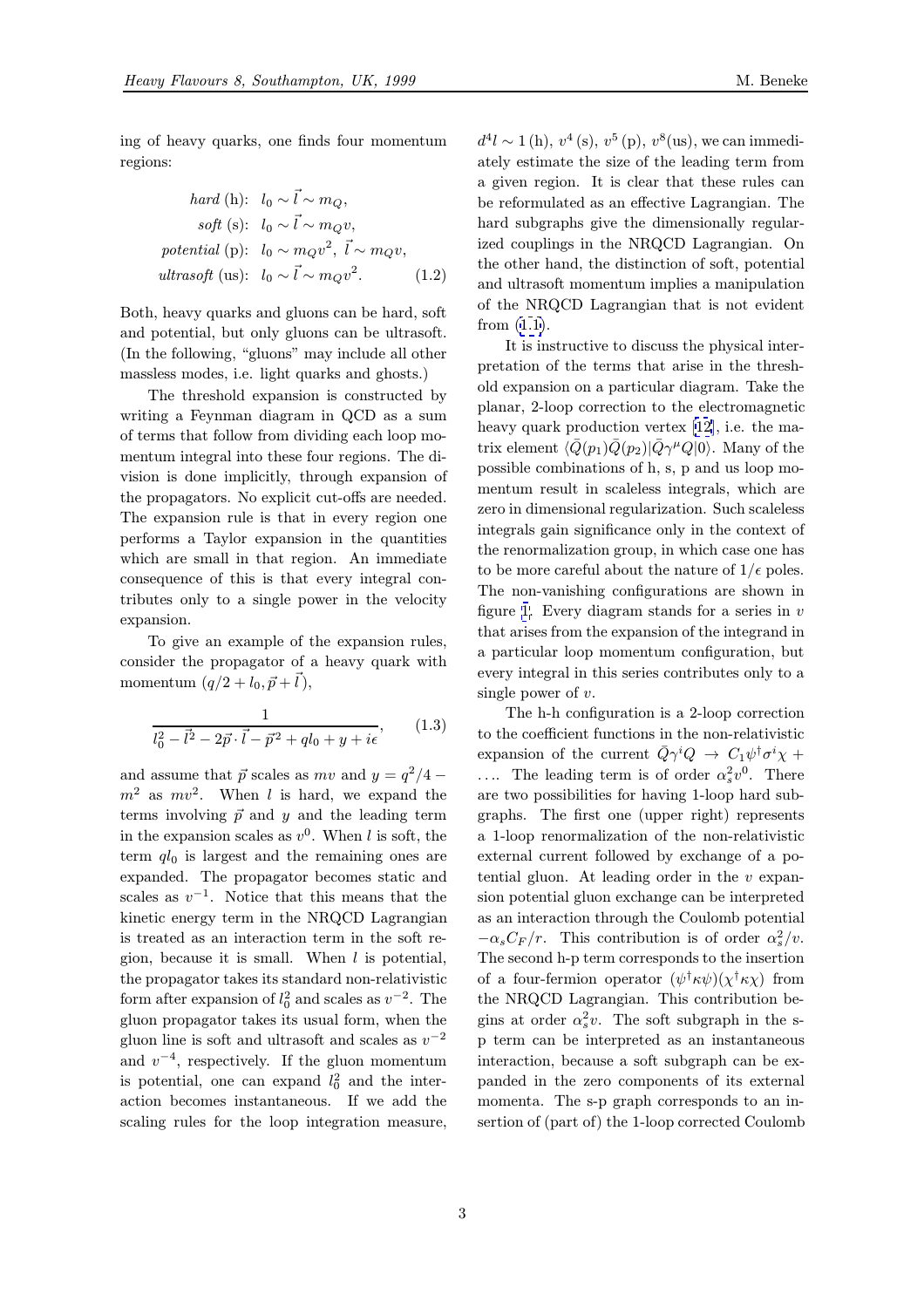<span id="page-3-0"></span>

Figure 1: Decomposition of the planar, 2-loop vertex integral in the threshold expansion. Line coding: solid and curled – hard quarks and gluons, respectively; double line and wavy – soft quarks and gluons; long- and short-dashed – potential quarks and gluons; zigzag – ultrasoft gluons.

potential plus higher potentials more singular in r. It contributes at order  $\alpha_s^2/v$ . The p-p term is dominant at small v. The double insertion of the Coulomb potential contributes at order  $\alpha_s^2/v^2$ . If v is counted as  $\alpha_s$ , as forced upon us by the dynamics of perturbative, non-relativistic bound states, this term is unsuppressed relative to the tree graph. This shows the need to partially sum the expansion in  $\alpha_s$  to all orders. Finally, ultrasoft gluon exchange is of order  $\alpha_s^2/v$ . This is actually an over-estimate. After combining all diagrams with an ultrasoft gluon, one finds that the coupling of ultrasoft gluons to heavy quarks has at least a factor of v. This cancellation is manifest in Coulomb gauge, in which only the spatial component of the gauge field can be ultrasoft. Hence the p-us term is of order  $\alpha_s^2 v$ . Note that in an expansion scheme in which  $v \sim \alpha_s$ , only four of the six terms in figure 1 are needed at next-to-next-to-leading (NNLO) order.

## 1.3 Effective theory again: PNRQCD

We have now defined NRQCD and can compute

its couplings in DR. This leads to a new set of graphs in which hard subgraphs have been contracted to a point. The remaining loop integrals can still be soft, potential or ultrasoft. One could introduce different fields for p, s and us quarks and gluons and implement the threshold expansion rules at the level of effective propagators and vertices [13]. But since soft heavy quarks and gluons and potential gluons do not appear as external lines for non-relativistic systems, we can integrate them out. As can be seen from the structure [of](#page-19-0) the threshold expansion, soft subgraphs have the same combinatorical structure as hard subgraphs. They can be contracted to effective operators, which are non-local in space, but local in time (instantaneous). These effective operators provide a generalized notion of the heavy quark potential. The resulting effective theory contains only potential quarks and ultrasoft gluons. Velocity power counting is then trivial. The scheme is as follows:

$$
\mathcal{L}_{\text{QCD}}[Q(h, s, p), g(h, s, p, us)] \qquad \mu > m
$$
  
\n
$$
\downarrow
$$
  
\n
$$
\mathcal{L}_{\text{NRQCD}}[Q(s, p), g(s, p, us)] \qquad mv < \mu < m
$$
  
\n
$$
\downarrow
$$
  
\n
$$
\mathcal{L}_{\text{PNRQCD}}[Q(p), g(us)] \qquad \mu < mv
$$

Such a construction has been proposed first, by tree level matching, in [14]. I follow [14] in calling the second EFT potential NRQCD (PNRQCD). In the context of the threshold expansion, which provides a matching prescription for loop graphs, PNRQCD has been dis[cus](#page-19-0)sed in [15, [16\]](#page-19-0). A somewhat different, but probably conceptually equivalent construction has been proposed recently in [17].

In general the PNRQCD La[grangi](#page-19-0)an can be written as

$$
\mathcal{L}_{\text{PNRQCD}} = \mathcal{L}_{\text{NRQCD}}' + \mathcal{L}_{\text{non-local}}.\tag{1.4}
$$

 $\mathcal{L}_{\text{non-local}}$  collects all non-local interactions. The local interactions are exactly those of NRQCD, but the interpretation is different, because only potential heavy quarks and ultrasoft gluons are left over. In diagrams constructed from  $\mathcal{L}'_{\text{NROCD}}$ the gluon propagators are always expanded according to their ultrasoft scaling rule and the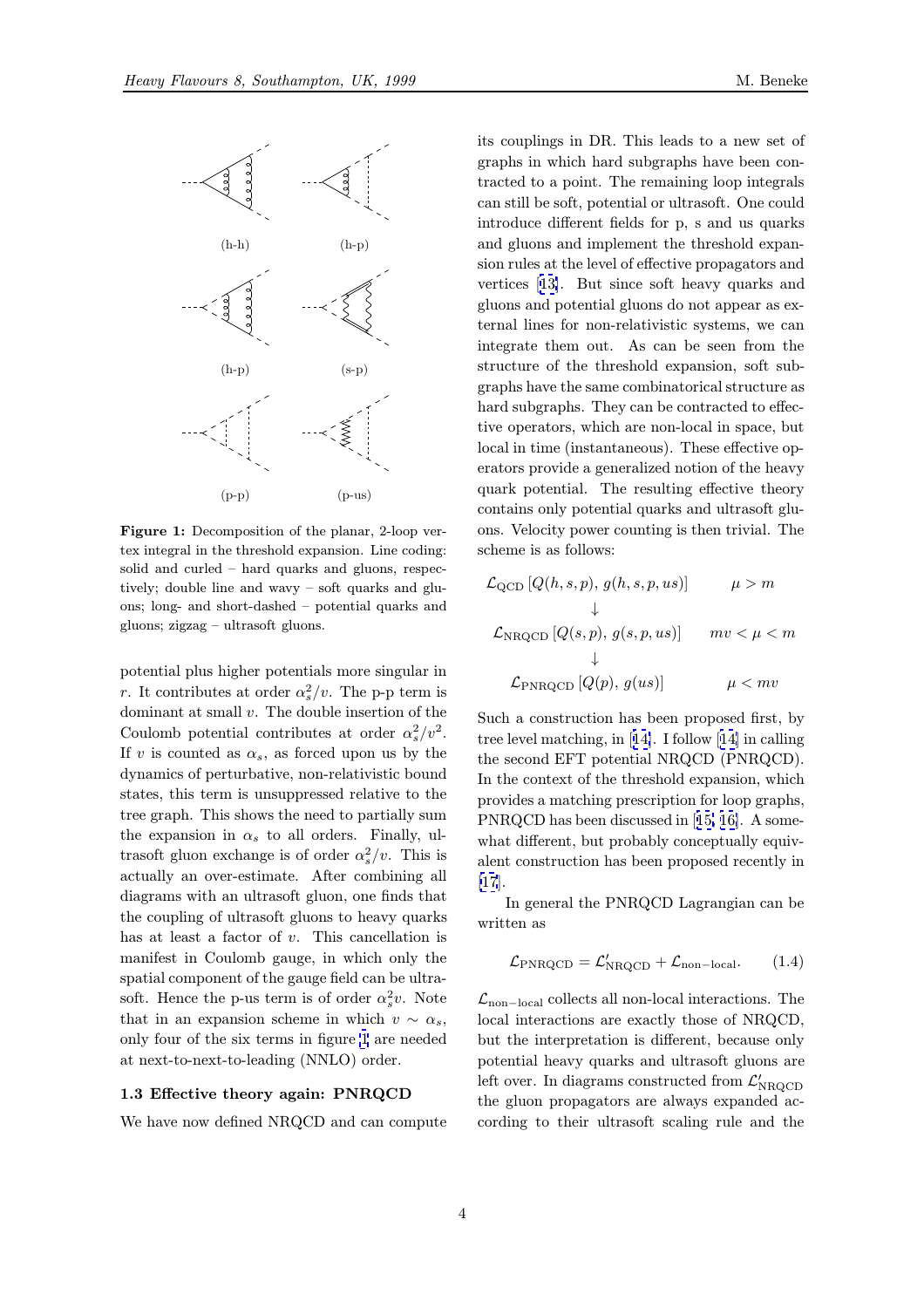<span id="page-4-0"></span>heavy quark propagator has the familiar nonrelativistic form, while in diagrams constructed from  $\mathcal{L}_{\text{NROCD}}$  gluons are also soft and potential and the heavy quark propagator can also be static. Because only potential quarks and ultrasoft gluons are left in PNRQCD, the interaction terms have definite velocity scaling rules. A potential quark propagator in coordinate space scales as  $v^3$ , so a quark field in PNRQCD scales as  $v^{3/2}$ . An ultrasoft gluon field counts  $v^2$ .

Integrating out potential gluon exchange between a quark and an antiquark at tree level gives the leading order Coulomb potential. The unperturbed PNRQCD Lagrangian is

$$
\mathcal{L}_{\text{PNRQCD}}^0 = (1.5)
$$
\n
$$
\psi^{\dagger} \left( i\partial^0 + \frac{\vec{\partial}^2}{2m_Q} \right) \psi + \chi^{\dagger} \left( i\partial^0 - \frac{\vec{\partial}^2}{2m_Q} \right) \chi
$$
\n
$$
+ \int d^3 \vec{r} \left[ \psi^{\dagger} T^A \psi \right] (\vec{r}) \left( -\frac{\alpha_s}{r} \right) \left[ \chi^{\dagger} T^A \chi \right] (0).
$$

Since  $v \sim \alpha_s(m_Q v)$  is assumed, all terms scale as  $v^5$ ; the Coulomb interaction cannot be treated as a perturbation as is of course anticipated. One can rewrite the PNRQCD Lagrangian in terms of a 'tensor field'  $[\psi \otimes \chi^{\dagger}](t, \vec{R}, \vec{r})$  that depends on the cms and relative coordinates. The unperturbed Lagrangian describes free propagation (with mass  $2m$ ) in the cms coordinate. The propagation of  $[\psi \otimes \chi^{\dagger}](t, \vec{R}, \vec{r})$  in its relative coordinate is given by the Coulomb Green function of a particle with reduced mass  $m/2$ . In calculating diagrams with Coulomb Green functions, one sums corrections of order  $(\alpha_s/v)^n$  to all orders. The remaining terms can be treated as perturbations in v and  $\alpha_s$  around the unperturbed Lagrangian.

Higher order non-local interactions follow after matching potential gluon exchange to better accuracy and after integrating out soft loops. We can match assuming  $\alpha_s \ll v$ , and treat the Coulomb potential as a perturbation when matching NRQCD on PNRQCD. A general non-local operator is a function of r and derivatives  $\partial_i$  acting on the (anti)quark field. It is non-polynomial in r, but polynomial in  $\partial_i$ . In general, it may have ultrasoft gluon fields attached to it. Nonlocal operators are singular, for example  $\alpha_s \delta^{(3)}(\vec{r})$ or  $\alpha_s^2/r^2$ . These singularities are harmless, be-



Figure 2: (a) s-s-s region that gives rise to an infrared logarithm (left); p-p-us region which contains the corresponding ultraviolet logarithm. (b) In PN-RQCD notation the two NRQCD graphs in (a) are interpreted as a (Coulomb) potential insertion (left) and an ultrasoft 1-loop diagram (right). The shaded bar represents the propagation of the  $\overline{Q}Q$  according to the Coulomb Green function. Line coding as in figure 1.

cause PNRQCD is defined with a cut-off (we imply d[im](#page-3-0)ensional regularization) and more singular non-local operators are in fact suppressed in v. The dimensionally regulated quark-antiquark potential up to order  $v^7$ , projected on a colour singlet, spin-1  $Q\bar{Q}$  pair can be found in [16].

Potentials are short-distance coefficients, i.e. they are for PNRQCD what the  $d_i$  in (1.1) are for NRQCD. Consider the Coulomb potential in (1.5). Its coefficient is renormalized such [th](#page-19-0)at

$$
\alpha_s \to \alpha_s(\mu) v_c(\alpha_s, \mu r). \tag{1.6}
$$

The coefficient function  $v_c(\alpha_s, \mu r)$  contains logarithms of  $\mu r$ , which are analogous to logarithms of the heavy quark mass in the coefficient functions of the NRQCD Lagrangian. Up to order  $\alpha_s^2$ , to which  $v_c(\alpha_s, \mu r)$  is known exactly [18], all logarithms  $\ln \mu r$  can be absorbed into  $\alpha_s(1/r)$ . This is no longer true at three loops. There exists an uncancelled infrared divergence in the left diagram of figure 2a [19] which, after s[ubt](#page-19-0)raction of the pole in DR, gives rise to a logarithm not related to the running coupling. This logarithm is analogous to a non-vanishing anomalous dimension of local ope[rat](#page-19-0)ors in the NRQCD Lagrangian. The scale dependence is cancelled for a physical process by the scale dependent PN-RQCD matrix element, in this particular case the right diagram of figure 2a. In PNRQCD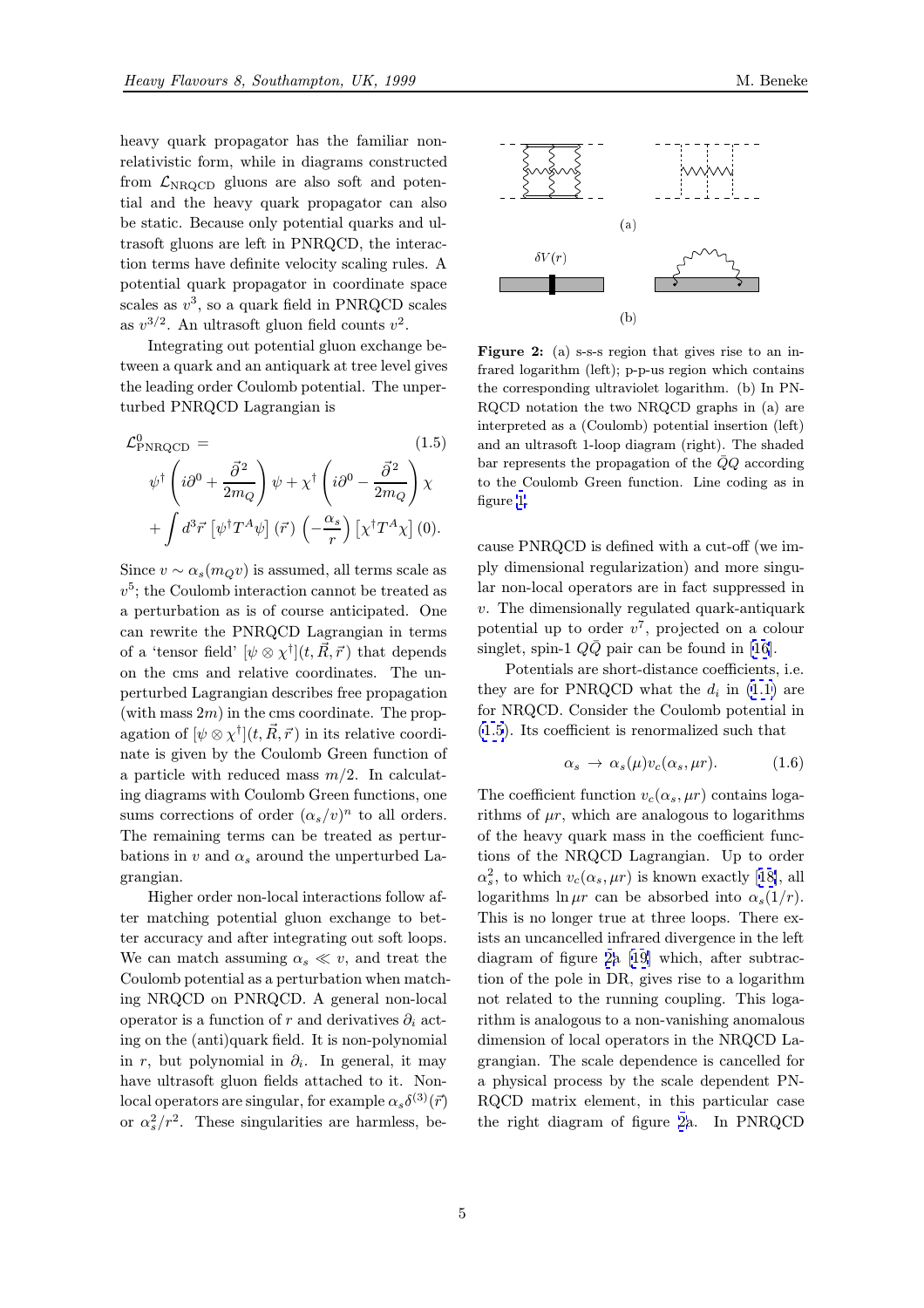

<span id="page-5-0"></span>Figure 3: NRQCD graph that generates the mixed non-local/ultrasoft interaction in (1.8). Line coding as in figure 1.

notation, which does not make use of potential and soft lines, the correspondence is shown in figure 2b. The interpretation of potentials as matching coefficients implies that the Coulomb potential is not identical to the static potential defined as the vacuum expectation of a Wilson loop i[n t](#page-4-0)he limit  $T \to \infty$  [20]. The Coulomb potential is logarithmically sensitive to the ultrasoft scale, but it is not infrared divergent. This statement applies to any other potential.

Although the local in[ter](#page-19-0)actions in (1.4) are the same as those in NRQCD, we must write them in a different form to account for the expansion rules for ultrasoft gluons. When an ultrasoft gluon line with momentum l con[nec](#page-3-0)ts to a quark line with momentum  $k - l/2$  for the incoming and  $k + l/2$  for the outgoing quark line, the threshold expansion instructs us to expand the quark-gluon vertex and quark propagator in  $\vec{l}/\vec{k} \sim v$ . All gluon interaction terms in  $\mathcal{L}_1'$ should be understood as multipole-expanded, for instance [8, 10]

$$
\left[\psi^{\dagger} A^i \partial^i \psi\right](x) \equiv \psi^{\dagger}(x) A^i(t, 0) \partial^i \psi(x) + \psi^{\dagger}(x) (x^j \partial^j A^i(t, 0)) \partial^i \psi(x) + \dots, \quad (1.7)
$$

and like[wise](#page-19-0) [fo](#page-19-0)r all other terms in the NRQCD Lagrangian. The leading ultrasoft interactions follow from multipole expansion of the gauge field terms in  $\psi^{\dagger}(iD^0+\vec{D}^2/(2m_Q))\psi$  in (1.1) together with a non-abelian non-local term that comes from matching the graph in figure 3 on PNRQCD. The following collects all ultrasoft in[tera](#page-0-0)ctions up to order  $v^{13/2}$ :

$$
\mathcal{L}_{us} = g_s[\psi^{\dagger} T^A \psi](x) A^{0A}(t,0)
$$

$$
+ g_s[\psi^{\dagger} T^A \psi](x) x^i \partial^i A^{0A}(t,0)
$$

$$
- \frac{ig_s}{2m_Q} [\psi^{\dagger} (\partial^i - \partial^i) T^A \psi](x) A^{iA}(t,0)
$$

+ antiquark terms

$$
- \int d^3 \vec{r} \left[ \psi^\dagger T^B \psi \right] (x + \vec{r}) \left[ \chi^\dagger T^C \chi \right] (x) \cdot \left( -\frac{\alpha_s}{r} \right) g_s f^{ABC} r^i A^{iA}(t, 0) \tag{1.8}
$$

The first line scales as  $v^{1/2}$  relative to the leading order  $v^5$  terms in the PNRQCD Lagrangian. The other three interaction terms scale as  $v^{3/2}$ . Using  $[x^i, \vec{\partial}^2] = -2\partial^i$  and the equation of motion at leading order in  $v$ , which includes the Coulomb potential, the  $v^{3/2}$  interactions combine into a chromo-electric dipole operator up to higher order terms. (Note that this shows that the distinction of non-local and local operators in PNRQCD is ambiguous, because they can be converted into each other by the equation of motion. Likewise a classification in powers of  $1/m<sub>O</sub>$ is not useful.) Introducing the ultrasoft covariant derivative  $D^0 = \partial^0 - ig_s A^0(t,0)$ , we obtain

$$
\mathcal{L}_{\text{PNRQCD}} = (1.9)
$$
  

$$
\psi^{\dagger}(x) \left( iD^0 + \frac{\vec{\partial}^2}{2m_Q} - g_s x^i E^i(t,0) \right) \psi(x)
$$

+ antiquark terms

$$
+ \int d^3\vec{r} \left[ \psi_a^{\dagger} \psi_b \right] (x + \vec{r}) V_{ab;cd}(r, \partial^i) \left[ \chi_c^{\dagger} \chi_d \right] (x)
$$

where

$$
V_{ab;cd}(r,\partial^i) = T_{ab}^A T_{cd}^A \cdot \left(-\frac{\alpha_s}{r}\right) + \delta V_{ab,cd}(r,\partial^i)
$$
\n(1.10)

This Lagrangian is manifestly invariant under ultrasoft gauge transformations  $U(t, 0)$ . Note that the spatial components of the gauge field transform covariantly under ultrasoft gauge transformations. Beyond tree-level the coefficient of the chromo-electric dipole operator receives corrections that can be computed in an expansion in  $\alpha_s$ . The PNRQCD Lagrangian (1.9) appears to be equivalent to the Lagrangian derived in [14]. The difference is that [14] introduces a colour decomposition of the tensor field  $[\psi \otimes \chi^{\dagger}](t, \vec{R}, \vec{r})$ and expresses the Lagrangian in terms of a co[lou](#page-19-0)r singlet and a colour octet field S and O.

A Green function [wi](#page-19-0)th no external ultrasoft lines requires at least two ultrasoft interactions. The leading ultrasoft correction is order  $v$  from the ultrasoft covariant derivative in (1.9). However, we can use an ultrasoft gauge transformation to gauge  $A^0$  away, and hence the leading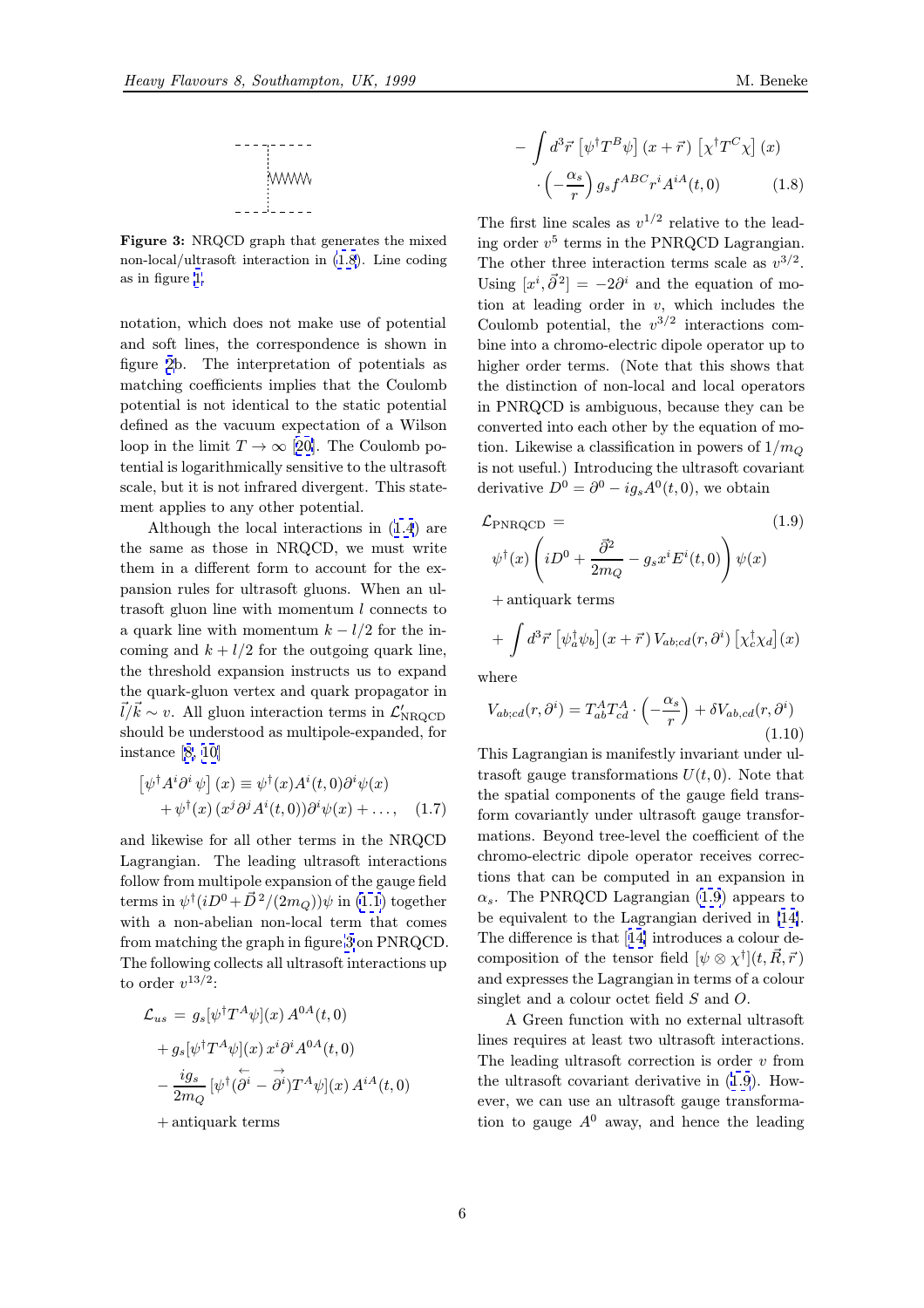<span id="page-6-0"></span>ultrasoft correction is order  $v^3$ . The Lagrangian (1.9) can be used to compute all leading ultrasoft contributions. In particular, ultraviolet renormalization of ultrasoft graphs cancels the scale dependence of the potentials to order  $v^3$ . In [21] [the](#page-5-0) scale dependence of the potentials has been computed using this correspondence.

#### 1.4 Non-relativistic renormalization gro[up](#page-19-0)

The scale hierarchy  $m_Q \gg m_Q v \gg m_Q v^2$  also implies large logarithmic corrections  $\alpha_s \ln v$  and  $\alpha_s \ln v^2$  to the coefficient functions. These logarithms can be summed to all orders in perturbation theory as follows:

- 1) Match QCD and NRQCD at a scale  $\mu_h \sim$  $m_Q$ , i.e. compute the coefficients  $d_i$  as expansions in  $\alpha_s(\mu_h)$ .
- 2) Compute the renormalization group scaling of the  $d_i$  in  ${\rm NRQCD}$  and evolve them to a scale  $\mu_s \sim m_Q v \sim 1/r$ .
- 3) Match NRQCD and PNRQCD at the scale  $\mu_s$ , i.e. compute the potential coefficients  $v_i$  as expansions in  $\alpha_s(\mu_s)$  and in terms of the  $d_i(\mu_s)$ .
- 4) Compute the renormalization group scaling of the potentials in PNRQCD and evolve them to a scale  $\mu_{us} \sim m_Q v^2 \sim m_Q \alpha_s^2$ .
- 5) Compute the PNRQCD matrix elements with ultraviolet subtraction scale  $\mu_{us}$ .

I briefly discuss items 2) and 4), but note that an explicit calculation remains yet to be done.

NRQCD contains a single-heavy quark sector, which is identical to heavy quark effective theory (HQET). Since heavy quark-antiquark operators do not mix into this sector, its renormalization can be discussed separately. Operator renormalization in NRQCD arises from ultraviolet divergences in potential and soft loops. The single-heavy quark sector has no potential loops (all quark poles on one side of the real axis in the complex plane of loop momentum zero components); the anomalous dimension matrices are identical to those in HQET. It is convenient not to introduce non-local time-ordered product operators as is usually done in HQET, but to have lower dimensional operators mix into higher dimensional ones. For example, a vertex diagram with two insertions of the chromo-magnetic operator of (1.1) requires a counterterm proportional to the Darwin interaction, hence

$$
\mu_1 \frac{d}{d\mu_1} d_2 = -\frac{5\alpha_s}{2\pi} d_1^2 + \dots \tag{1.11}
$$

etc.. The single-heavy quark sector mixes into heavy quark-antiquark operators. These operators are renormalized by soft and potential loops. Mixing through potential loops is responsible for the scale dependence of the quark-antiquark current  $\psi^{\dagger} \sigma^i \chi$  that appears first at two loops [22, 23]. Higher dimension operators in the singleheavy quark sector can mix into lower dimension operators in the heavy quark-antiquark sector through potential loops, because potential gl[uon](#page-19-0) [exc](#page-20-0)hange can contribute factors  $m_Q/|\vec{p}|$ , where  $\vec{p}$ is a relative momentum of order  $m_Qv$ . This never happens for soft loops. One can introduce two separate renormalization scales  $\mu_1$  and  $\mu_2$  for soft and potential loops and compute the corresponding anomalous dimension matrices. NRQCD coefficient functions  $C_i(\mu_1, \mu_2)$  then depend on both scales. In the end we only need  $C_i(\mu, \mu)$ , which evolves with the sum of the two anomalous dimension matrices and the distinction is not necessary. However, the fact that potential loops are infrared finite tells us that the evolution in  $\mu_2$  stops at a scale of order  $m_Qv$ . Soft loops are not always infrared finite; this connects the evolution in  $\mu_1$  to the ultrasoft region.

Identifying  $\mu_1 = \mu_2$  the NRQCD evolution terminates at the scale  $\mu_s$  at which one matches to PNRQCD. The evolution of the potentials and other operators such as the chromo-electric dipole operator is then determined by the ultraviolet behaviour of ultrasoft loops.

A different implementation of renormalization group scaling from the one presented here has been suggested in [17]. In this case, too, an explicit calculation of operator renormalization has not yet been performed and the equivalence of the two approac[hes](#page-19-0) remains to be demonstrated.

# 1.5  $\Lambda_{\text{QCD}} \sim m_Q v^2$  or larger

The theoretical framework described so far re-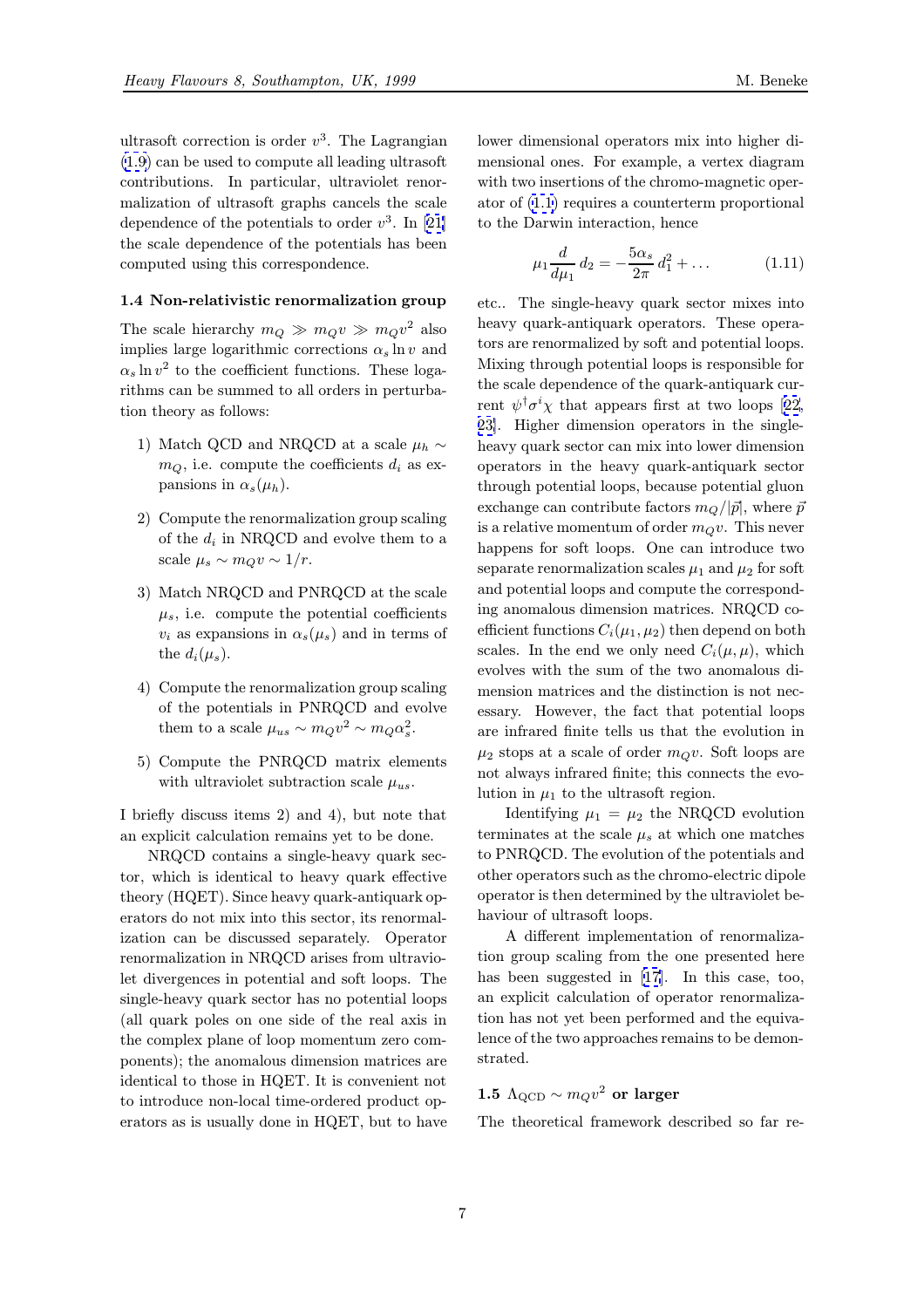<span id="page-7-0"></span>quires  $m_Qv^2 \gg \Lambda_{\text{QCD}}$ . Nice as it may be, it can be applied safely only to extremely elusive systems such as toponium. There will be nonperturbative corrections suppressed by powers of  $\Lambda_{\text{QCD}}/(m_Qv^2)$  in addition to what I discussed above, which can be estimated by applying an operator product expansion to PNRQCD matrix elements [24]. In case of toponium these corrections are estimated to be small for the inclusive production cross section. Note that there are no non-perturbative modifications of the potentials, because t[hey](#page-20-0) are short-distance objects.

What happens if  $m_Qv^2$  is not that large?

If  $m_Q \gg \Lambda_{\rm QCD} \gtrsim m_Q v$ , PNRQCD makes no sense. One can use NRQCD, but the NRQCD matrix elements are non-perturbative.

If  $m_Q v \gg \Lambda_{\text{QCD}} \gtrsim m_Q v^2$ , one can match perturbatively (in  $\alpha_s(m_Qv)$ ) to PNRQCD, but since  $\alpha_s(mv^2) \sim 1$  the self-coupling of ultrasoft gluons is unsuppressed. Velocity power counting is different from the one above which used  $\alpha_s(mv^2) \sim \alpha_s(m_Qv) \sim v$ . Non-perturbative gluons screen the ultrasoft scale  $m_Qv^2$  and  $\Lambda_{\rm QCD}$ takes its role. The coupling of ultrasoft gluons to heavy quarks is non-perturbative but small, of order  $\Lambda_{\text{QCD}}/(m_Q v)$ . Hence ultrasoft effects enter a heavy quark-antiquark scattering amplitude as an uncalculable non-perturbative contribution beginning at order  $(\Lambda_{\text{QCD}}/(m_Qv))^2$ . Up to this accuracy the amplitude is still determined by potentials. In particular, the potentials and the scale dependence of PNRQCD matrix elements remain perturbatively calculable.

# 2. Heavy quark mass definitions

Before turning to applications of non-relativistic field theory, I discuss the concept of the heavy quark mass. The (P)NRQCD Lagrangian is normally expressed in terms of the quark pole mass and this has been assumed so far. If not I should have added a term  $\delta m_Q \psi^{\dagger} \psi$  to the (P)NRQCD Lagrangian. There are good reasons to make use of this option, related to the fact that the pole mass, though an infrared safe quantity in perturbation theory [25], incorporates uncalculable long-distance contributions of order  $\Lambda_{\text{QCD}}$ . Originally discovered and discussed in the context of HQET [26, 27, 28[\],](#page-20-0) [t](#page-20-0)he problem is acute when-

ever heavy quarks are not off-shell by an amount of order  $m_Q^2$ . Recently there has been renewed interest in this problem in the context of  $Q\bar{Q}$  systems [29, 30] and suitable alternative definitions of the heavy mass have been proposed and used in applications. Such masses have the generic property that they differ from the pole mass by an a[mount l](#page-20-0)inear in a subtraction scale  $\mu_f$  [28]. In this section I review the currently used mass definitions.

# $2.1 \overline{\text{ MS}}$  and pole mass

The  $\overline{\text{MS}}$  mass  $\overline{m}_Q(\mu)$  is the coefficient of the operator  $\overline{Q}Q$  in QCD subtracted in the  $\overline{\text{MS}}$  scheme. It is best understood as a coupling constant just as  $\alpha_s$ . The  $\overline{\text{MS}}$  mass is scale-dependent. The scale dependence is related to loop momenta  $l \gg m_Q$ . For this reason, it makes no sense to evolve the MS mass to scales parametrically smaller than  $m_Q$ . While formally possible, this generates fake logarithms of the ratio of scales. However,  $\overline{m}_Q \equiv$  $\overline{m}_Q(\overline{m}_Q)$  is a very useful reference parameter, just as  $\alpha_s(m_Z)$ .

The pole mass is the location of the pole in the full heavy quark propagator. (The weak interactions are switched off, so that quarks are stable. A finite decay width would not alter the conclusion of this subsection [31].) As such it is defined order by order in perturbation theory. Its relation to the  $\overline{\text{MS}}$  mass is given by

$$
\frac{m_Q}{\overline{m}_Q} = 1 + \sum_{n=1} k_n \alpha_s (\overline{m}_Q)^n.
$$
 (2.1)

For b quarks, neglecting internal the charm quark mass effects,

$$
k_1 = 0.424, \quad k_2 = 0.940,
$$
  
\n $k_3 = 3.096, \quad k_4 = 13.60$  (2.2)

The first two coefficients are known analytically [32], the third is known numerically [33]. For the fourth order coefficient I have used the socalled "large- $\beta_0$ " estimate [34], which turned out [to](#page-20-0) [a](#page-20-0)pproximate  $k_{2,3}$  very well.

Neither of the two masses is a [usef](#page-20-0)ul parameter for perturbative calculations of  $Q\bar{Q}$  systems. The  $\overline{\text{MS}}$  mass woul[d im](#page-20-0)ply  $\delta m_Q \sim m_Q \alpha_s$ and hence  $\delta m_Q \psi^{\dagger} \psi \sim v^4$  would dominate the (P)NRQCD Lagrangian. One must have  $\delta m_Q \sim$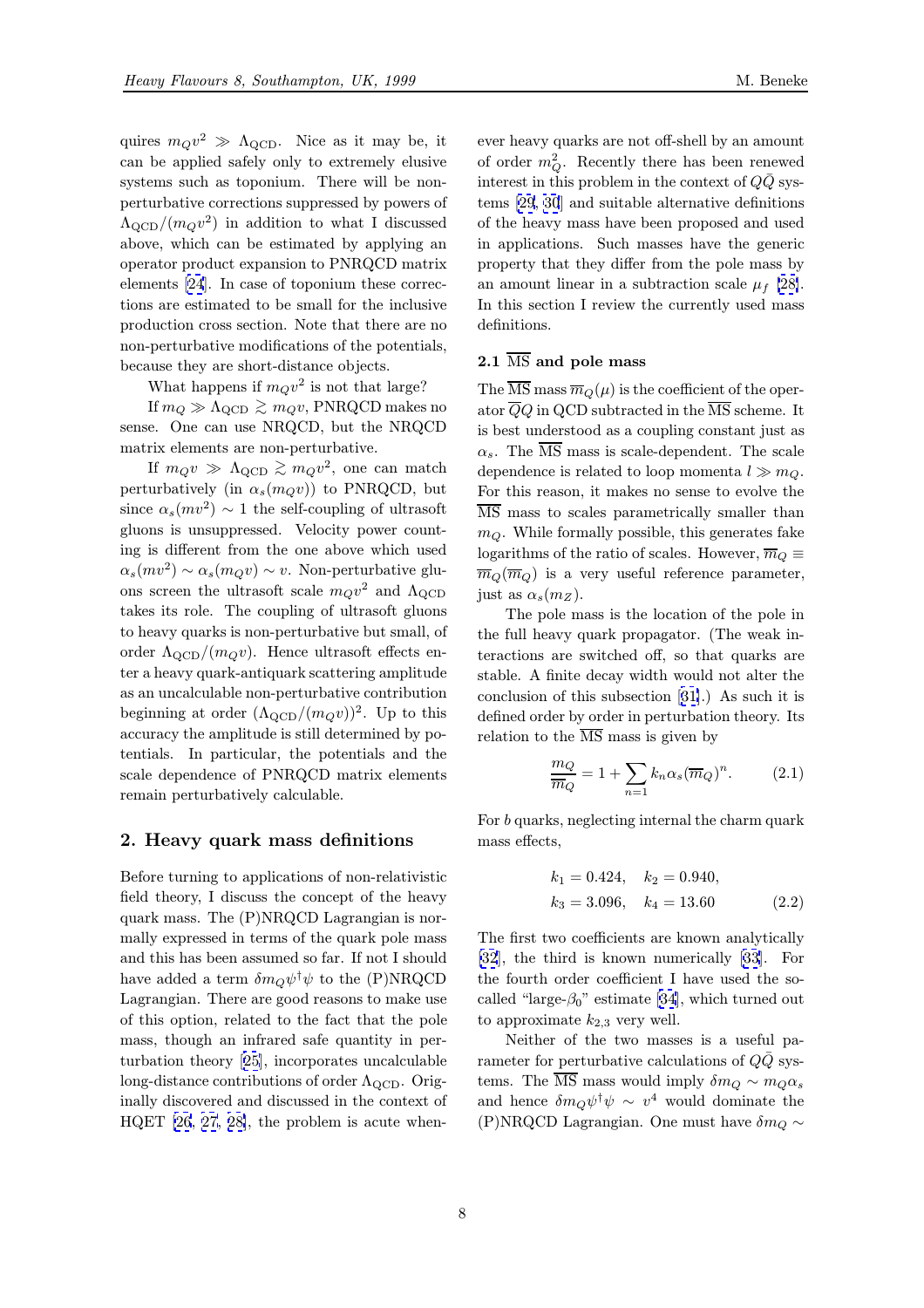$m_Qv^2$  or smaller. The pole mass is long-distance sensitive at order  $\Lambda_{\rm QCD}$ . There would be nothing wrong with this if not for the following two facts: first, the quantities we would like to compute with non-relativistic field theory such as correlation functions of two heavy quark currents near threshold are less long-distance sensitive than the pole mass. This desirable property is lost, if one uses renormalization conventions which are more long-distance sensitive than the quantity of interest. Second, long-distance sensitivity is related to large perturbative corrections through infrared renormalons [35]. Here this means that series expansions diverge as  $(2\beta_0)^n n! n^b$ , where  $\beta_0$  is defined through  $d\alpha_s/d\ln\mu^2 = -\beta_0\alpha_s^2 + \dots$  The divergence enters less long-distance sensitive quantities only thr[oug](#page-20-0)h  $k_{n+1} \sim (2\beta_0)^n n! n^b$  and would be much milder, if a suitable mass renormalization convention were implied. For the following discussion it is useful to introduce an "asymptotic counting" for perturbative coefficients. The asymptotic counting of the coefficients (2.2) is  $k_n \sim (n-1)! \mu / \overline{m}_Q$ , where the definition of  $k_n$ has been generalized to an expansion in  $\alpha_s(\mu)$ and we neglect the factors  $(2\beta_0)^n$  and  $n^b$  in this schematic notation. I will also call a ser[ies](#page-7-0) expansion "convergent", if it diverges less rapidly than the  $k_n$ . Coefficients of "convergent" series count as order 1 and terms in a convergent series are counted only according to their power in  $\alpha_s$ .

Asymptotic counting may appear abstract and irrelevant to next-to-next-to-leading order calculations. The physical systems which we discuss later (and numerous quantities related to B meson decays) show that this is not so. This has led to heavy quark mass definitions, which satisfy  $\delta m_Q \sim m_Q v^2$  and are convergent in asymptotic counting.

# 2.2 PS mass

The potential subtraction (PS) scheme [29] is based on the observation that there is a cancellation of divergent series behaviour in the combination  $2m_Q + [V(r)]_{\text{Coulomb}}$ . This can be seen explicitly at 1-loop and in the large- $\beta_0$  appr[oxim](#page-20-0)ation [29, 30] by combining the results of [34, 36] and by a diagrammatic argument at two loops [29] and, probably, in higher orders. The potential s[ubtract](#page-20-0)ed (PS) mass at subtraction s[cal](#page-20-0)e  $\mu_f$  is defined by

$$
m_{Q,PS}(\mu_f) = m_Q + \frac{1}{2} \int_{|\vec{q}| < \mu_f} \frac{d^3 \vec{q}}{(2\pi)^3} [\tilde{V}(q)]_{\text{Coulomb}}
$$
  

$$
\equiv m_Q - \mu_f \sum_{n=0} l_n (\mu_f/\mu) \alpha_s(\mu)^{n+1}, \quad (2.3)
$$

where

$$
[\tilde{V}(q)]_{\text{Coulomb}} = -\frac{4\pi\alpha_s}{\vec{q}^2} \tilde{v}_c(\alpha_s, q/\mu) \qquad (2.4)
$$

is the Coulomb potential in momentum space defined as a PNRQCD coefficient function as discussed above. The coefficients  $l_{0,1,2}$  are given in [29]. The large- $\beta_0$  estimate is easily derived from [36] and I will use the result for  $l_3$  below. Because the Coulomb potential is scale-dependent at order  $\alpha_s^4$  and beyond, it depends on the PNRQCD [ma](#page-20-0)tching scale. The coefficients  $l_n, n > 2$ , inherit [this](#page-20-0) scale, which has to be specified in addition to  $\mu_f$ . We can choose this scale equal to  $\mu_f$ , so that the logarithm in the Coulomb potential [20] does not contribute to the PS mass.

In asymptotic counting  $l_n \sim n! \mu/\mu_f$ , so that the combination  $m_Q k_n - \mu_f l_{n-1}$ , which appears in the relation of  $m_{Q,PS}$  to  $\overline{m}_Q$ , is convergen[t as](#page-19-0) desired. This is true for any  $\mu_f > \text{few} \times \Lambda_{\text{QCD}}$ . To satisfy  $\delta m_Q \sim m_Q v^2$  or smaller,  $\mu_f$  must not be parametrically larger than  $m_Qv$ . It is useful to choose  $\mu_f$  of order  $m_Qv \sim m_Q\alpha_s$ . Note that this implies that  $m_Q k_n$  and  $\mu_f l_{n-1}$  are of different order in  $\alpha_s$ , but cancel asymptotically.

#### 2.3 1S mass

The 1S scheme was proposed in [37] and uses one half of the perturbative  $\Upsilon(1S)$  mass as quark mass parameter. The perturbative  $\Upsilon(1S)$  mass is related to the physical  $\Upsilon(1S)$  ma[ss](#page-20-0)  $M_{\Upsilon(1S)}$  by

$$
M_{\Upsilon(1S)} = 2m_{Q,1S} + \bar{\Lambda}_{\Upsilon},\tag{2.5}
$$

where  $\bar{\Lambda}_{\Upsilon}$  is a poorly known non-perturbative contribution, which is most likely less (if not considerably less) than 100–150 MeV. (Some versions of the 1S scheme eliminate the bottom quark mass in favour of the physical  $\Upsilon(1S)$  mass, the advantage being that the input parameter is a physical quantity which is very accurately measured. I prefer the version stated above, because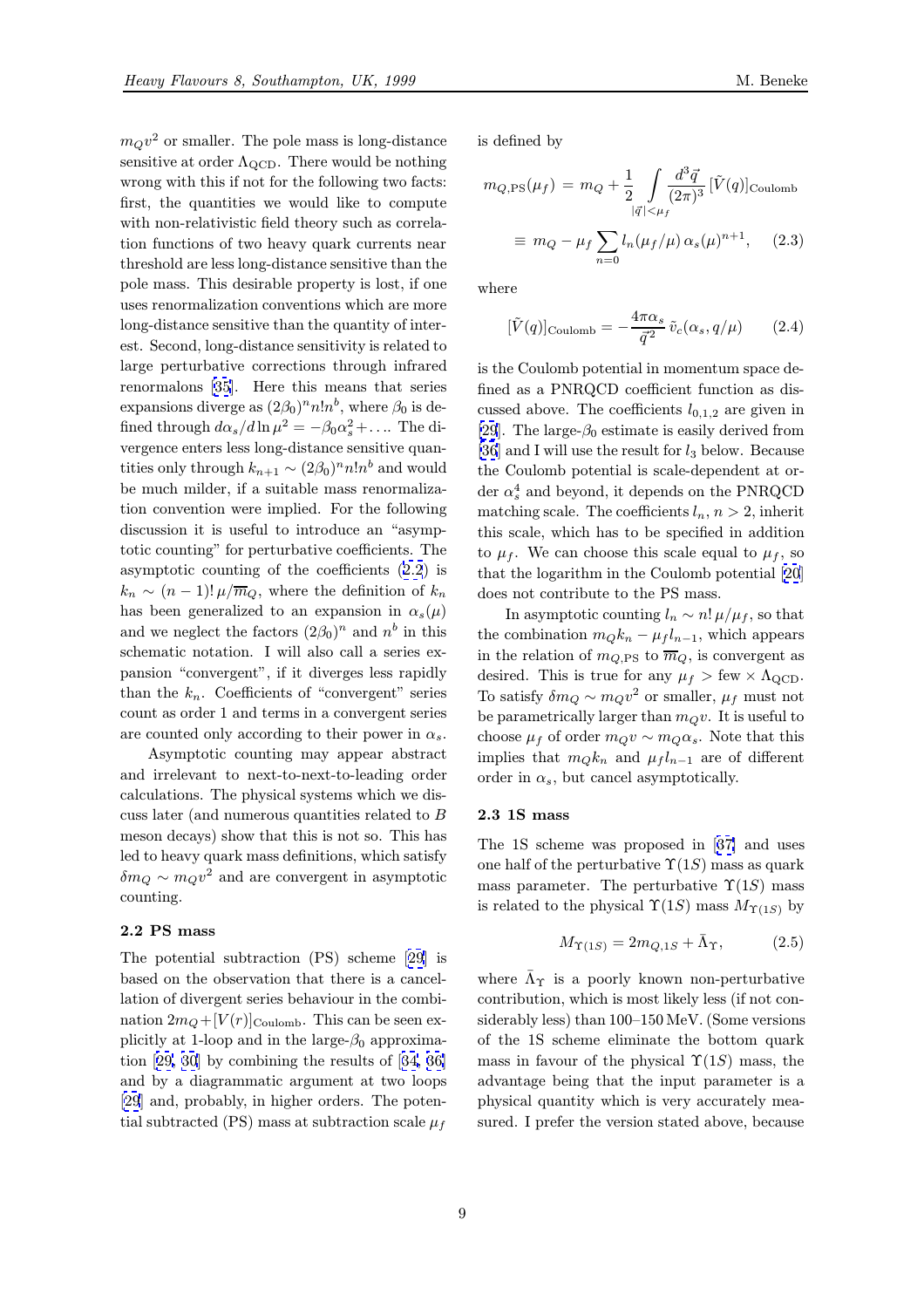it does not obscure the presence of an unknown non-perturbative contribution. The 1S scheme can also be defined for top quarks [38]. It uses the perturbative toponium 1S mass under the assumption of a stable top.) Parametrically  $\bar{\Lambda}_{\Upsilon}$  is of order  $(\Lambda_{\text{QCD}}/(m_Q v))^4$  and not of order  $\Lambda_{\text{QCD}}$ . This guarantees that  $m_{Q,1S}$  is less l[ong](#page-20-0)-distance sensitive than the pole mass for perturbative  $Q\overline{Q}$ systems.

The 1S scheme does not have an explicit subtraction scale  $\mu_f$ , but it is similar (up to "finite" renormalizations) to the PS scheme with  $\mu_f$  of order  $m_Q \alpha_s$ . The series expansion is

$$
m_{Q,1S}/m_Q = 1 - \alpha_s \sum_{n=0} e_n(\mu) \alpha_s(\mu)^{n+1}.
$$
 (2.6)

The coefficients are known exactly up to  $e_2$  [39] and will be given in Sect. 3.1 below. The asymptotic counting is  $e_n \sim n! \mu/(m_Q \alpha_s)$ , where the factor  $\mu/(m_Q\alpha_s)$  follows from the fact that the physical scale is of order  $m_Q \alpha_s$ . Hence the c[om](#page-20-0)bination  $k_n - e_{n-1} \alpha_s$ , whi[ch e](#page-11-0)nters the relation of  $m_{Q,1S}$  and  $\overline{m}_Q$  as coefficient at order  $\alpha_s^n$  forms a convergent series with coefficients of order 1. As expected from the correspondence to  $\mu_f \sim$  $m_Q\alpha_s$ , one has to combine coefficients of different order in  $\alpha_s$  [37].

Strictly speaking the 1S scheme cannot be consistently used in NNLO (that is, keeping  $e_2 \alpha_s^4$ ) in (2.6)) and beyond for bottom quarks, since the  $\Upsilon(1S)$  ultrasoft [sca](#page-20-0)le  $m_Q \alpha_s^2$  is of order  $\Lambda_{\text{QCD}}$ . As discussed in Sect. 1.5, in this case the leading ultrasoft contribution (which would be order  $\alpha_s^5$  for a perturbative system) is non-perturbative and of the same parametric order as the term  $e_2\alpha_s^4$ . This should be ke[pt in](#page-6-0) mind, but in the following I use (2.6) as a formal definition of the scheme, including the NNLO term  $e_2$ .

#### 2.4 Kinetic mass

The so-called kinetic mass has its roots in B physics  $[40]$ . The B meson mass has the heavy quark expansion

$$
m_B = m_b + \bar{\Lambda} + \frac{\mu_{\pi}^2 - \mu_G^2}{2m_b} + \dots,\tag{2.7}
$$

with  $\mu_{\pi}^2$  and  $\mu_G^2$  related to the matrix elements of the kinetic energy and chromo-magnetic operators, respectively. The kinetic mass can be un-

derstood as a perturbative evaluation of this formula, in which the matrix elements include loop momentum integration regions below the scale  $\mu_f$ :

$$
m_Q = m_{Q,kin}(\mu_f) + [\bar{\Lambda}(\mu_f)]_{\text{pert}}
$$

$$
+ \left[\frac{\mu_{\pi}^2(\mu_f)}{2m_Q}\right]_{\text{pert}} + \dots \qquad (2.8)
$$

The matrix elements on the right hand side subtract the long-distance sensitive contributions to the pole mass order by order in  $\mu_f/m_Q$  and  $\alpha_s$ . While easily stated, the definition of power divergent matrix elements in perturbation theory is largely arbitrary. The convention for the kinetic mass used in the literature uses an indirect definition through heavy flavour sum rules [40], which is rather complicated when compared with the other two mass definitions above. The relation between the kinetic and the pole mass is known exactly at order  $\alpha_s^2$  (including term[s o](#page-20-0)f order  $\mu_f^2/m_Q$ ) and in the large- $\beta_0$  limit at order  $\alpha_s^3$  [41].

## 2.5 Comparison

In table 1 I compare the various mass definition[s fo](#page-20-0)r b quarks numerically using the  $\overline{\text{MS}}$  mass as a reference parameter. Each entry gives the value of the mass using a 1-loop/2-loop/3-loop/4 loop rela[tio](#page-10-0)n. For reasons that will become clear later it is interesting to have four-loop accuracy. Where available I have used large- $\beta_0$  estimates to obtain the four-loop value. I used  $\alpha_s(\overline{m}_b)$  as perturbative expansion parameter (with one exception, see below). In defining the kinetic mass, terms of order  $(\mu_f/m_b)^3$  or less are dropped. At order  $\alpha_s^3$  the large- $\beta_0$  estimate is used, dropping all known terms that are subleading in this limit. (The relevant formula is given in the preprint version of  $[41]$ .)

The 1S mass is computed in two different ways. First, I express it as a series in  $\alpha_s(\overline{m}_b)$ with coefficients  $k_n - e_{n-1} \alpha_s(\overline{m}_b)$  as explained above. [A 4](#page-20-0)-loop relation then requires  $e_3$ , which is not yet known, or at least its large- $\beta_0$  value. This result is shown in brackets in table 1. The second way first computes the PS mass at the scale  $\mu_f = 2 \,\text{GeV}$  as series in  $\alpha_s(\overline{m}_b)$  and then relates the 1S mass to the PS mass as an expansion in  $\alpha_s(2 \text{ GeV})$ . In this case  $e_3$  is not [ne](#page-10-0)eded.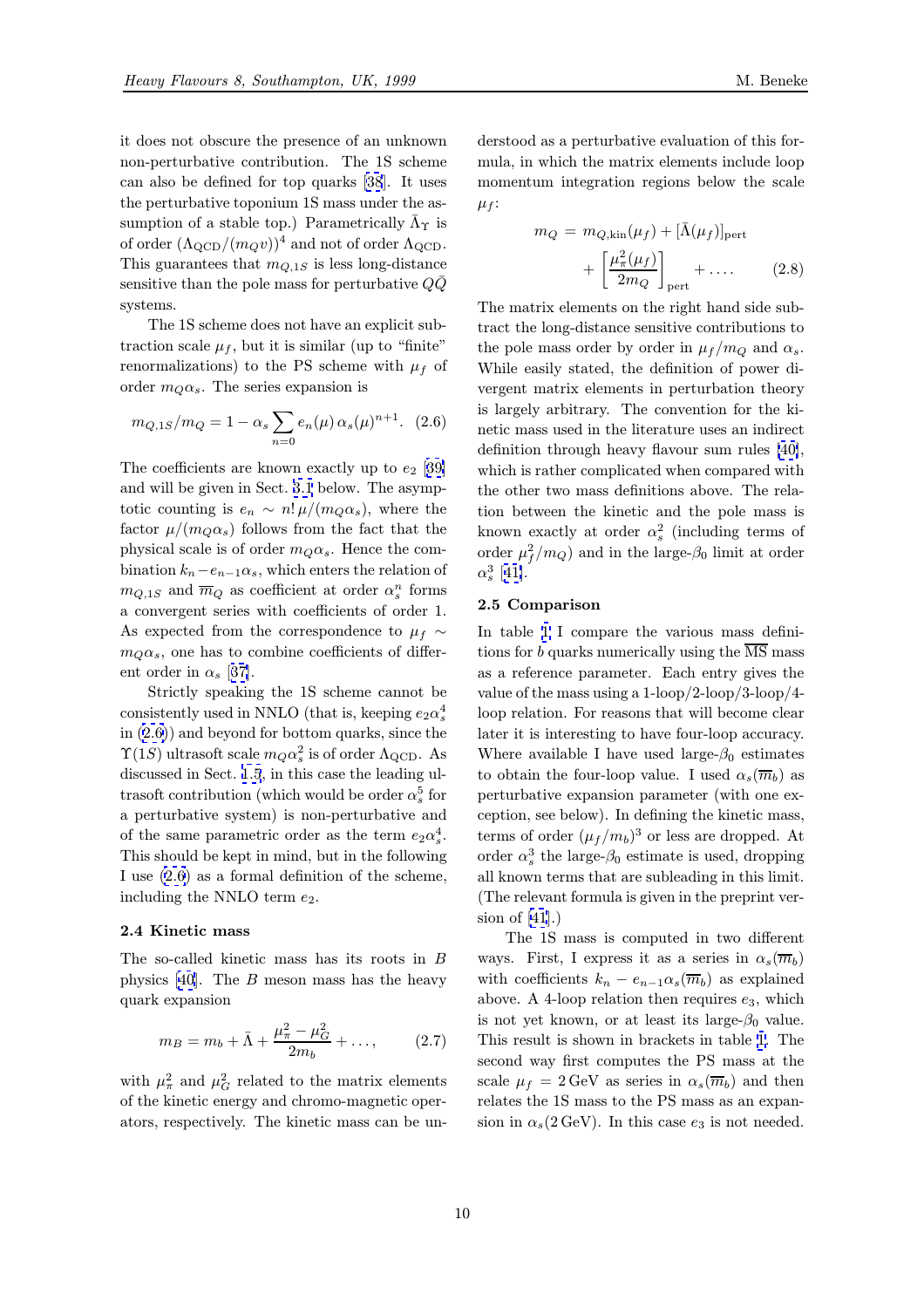<span id="page-10-0"></span>

| $\overline{m}_h$                                                  | $m_{b,\rm PS}(2\,\text{GeV})$ | $m_{b,kin}(1 \,\text{GeV})$ | $m_{b,1S}$                           | $m_{b,\rm pole}$                 |  |  |  |
|-------------------------------------------------------------------|-------------------------------|-----------------------------|--------------------------------------|----------------------------------|--|--|--|
| $\alpha_s(m_Z) = 0.118 \; [\alpha_s(4.25 \,\text{GeV}) = 0.2240]$ |                               |                             |                                      |                                  |  |  |  |
| 4.15                                                              | 4.36/4.44/4.47/4.48           | $4.41/4.49/4.50/$ -         | $4.36(50)/4.60(62)/4.67(66)/4.66(-)$ | 4.55/4.75/4.89/5.04              |  |  |  |
| 4.20                                                              | 4.41/4.49/4.52/4.54           | $4.46/4.54/4.56/$ -         | $4.41(55)/4.66(68)/4.72(72)/4.71(-)$ | 4.60/4.80/4.95/5.09              |  |  |  |
| 4.25                                                              | 4.46/4.55/4.58/4.59           | 4.52/4.60/4.61/             | $4.46(61)/4.71(73)/4.78(77)/4.76(-)$ | 4.65/4.85/5.00/5.15              |  |  |  |
| 4.30                                                              | 4.52/4.60/4.64/4.65           | $4.57/4.65/4.67/$ -         | $4.52(66)/4.76(78)/4.83(82)/4.82(-)$ | $\overline{4.71}/4.91/5.06/5.20$ |  |  |  |
| 4.35                                                              | 4.57/4.66/4.69/4.70           | 4.62/4.71/4.72/             | $4.57(71)/4.82(84)/4.88(88)/4.87(-)$ | 4.76/4.96/5.11/5.25              |  |  |  |
| $\alpha_s(m_Z) = 0.121 \; [\alpha_s(4.25 \,\text{GeV}) = 0.2355]$ |                               |                             |                                      |                                  |  |  |  |
| 4.15                                                              | 4.37/4.45/4.49/4.51           | 4.42/4.51/4.52/             | $4.37(52)/4.63(65)/4.70(69)/4.68(-)$ | 4.57/4.79/4.96/5.14              |  |  |  |
| 4.20                                                              | 4.42/4.51/4.55/4.56           | 4.48/4.56/4.58/             | $4.42(57)/4.68(70)/4.75(75)/4.73(-)$ | 4.62/4.84/5.01/5.19              |  |  |  |
| 4.25                                                              | 4.47/4.56/4.61/4.62           | 4.53/4.62/4.64/             | $4.47(62)/4.73(76)/4.81(80)/4.79(-)$ | 4.67/4.90/5.07/5.25              |  |  |  |
| 4.30                                                              | 4.53/4.62/4.66/4.67           | $4.58/4.67/4.69/$ -         | $4.53(68)/4.79(81)/4.86(85)/4.84(-)$ | 4.73/4.95/5.12/5.30              |  |  |  |
| 4.35                                                              | 4.58/4.68/4.72/4.73           | 4.64/4.73/4.75/             | $4.58(73)/4.84(86)/4.92(91)/4.89(-)$ | 4.78/5.00/5.18/5.35              |  |  |  |

**Table 1:** Comparison of b quark masses for given  $\overline{\text{MS}}$  mass  $\overline{m}_b$  at the scale  $\overline{m}_b$  for two values of  $\alpha_s(m_Z)$ . We used  $n_f = 4$  and put  $m_c = 0$ . Slanted numbers make use of large- $\beta_0$  estimates. All numbers in GeV.

The result is shown without brackets in table 1. The two ways of computing  $m_{b,1S}$  correspond to the mass analyses performed in [42] and [43], respectively.

Except for the b quark pole mass all other masses given in the table are related to the MS mass by "convergent" series. [The](#page-20-0) diffe[ren](#page-20-0)ce is clearly visible in the magnitude of successive perturbative terms. For the pole mass the minimal term is reached around 3-4 loops suggesting that its best accuracy cannot be smaller than about 150 MeV. On the contrary, the perturbative expansions of the other masses behave extremely well. At fourth order the error in relating them to  $\overline{m}_b$  is of order 10 MeV!

At this level, a comment on the effect of keeping the mass of internal charm quarks is necessary. Charm quark mass effects at order  $\alpha_s^2$ are known for the pole quark mass [32]. For given  $\overline{m}_b = 4.25 \,\text{GeV}$  and  $\overline{m}_c = (1.1 - 1.4) \,\text{GeV}$ the pole mass increases by about 8–10 MeV. The charm mass effect on the PS and 1S mass is easily computed in terms of the charm quark [con](#page-20-0)tribution to the photon vacuum polarization. I find, again for given  $\overline{m}_b$ , that  $m_{b,PS}(2 \,\text{GeV})$  and  $m_{b,1S}$ are reduced by 11–12 MeV and 4–5 MeV respectively. These corrections could be applied to table 1, which is generated for  $m_c = 0$ . Charm effects at order  $\alpha_s^3$  and beyond are not known and introduce an error of perhaps 10 MeV. If the average internal loop momentum becomes small,

the charm quark decouples and one can switch to an effective description with only three light flavours [34].

# 2.6 Application: inclusive heavy quark decay

Before r[etur](#page-20-0)ning to  $Q\bar{Q}$  systems it is interesting to see how these mass definitions fare in decays of B mesons. As an example consider the inclusive semi-leptonic B decay  $B \to X_u l \nu$ . Many more examples can be found in [37], though restricted to the 1S scheme. (An earlier 1-loop analysis with the kinetic mass was done in [44].)

It is known that inclusive  $B$  decays are less long-distance sensitive th[an](#page-20-0) the pole mass [28, 45] and so another mass parameter is warranted. But the situation is different fro[m o](#page-20-0)nium systems, because there is no scale other than  $m_b$ . Hence  $\overline{m}_b(\overline{m}_b)$  $\overline{m}_b(\overline{m}_b)$  $\overline{m}_b(\overline{m}_b)$  is a legitimate choice. However, [thi](#page-20-0)s works well only asymptotically but fails in low orders in  $\alpha_s$  [46]. The decay rate, neglecting power corrections, is

$$
\Gamma = \frac{G_F^2 |V_{ub}|^2 M^5}{192\pi^3} \left[1 - \delta_1 - \delta_2 + O(\alpha_s^3)\right].
$$
 (2.9)

With the second order correction in the pole mass scheme from [47], the 1-loop and 2-loop correction in various other mass renormalization conventions is computed and shown in table 2. All "alternative" [ma](#page-20-0)ss definitions introduced above do very well.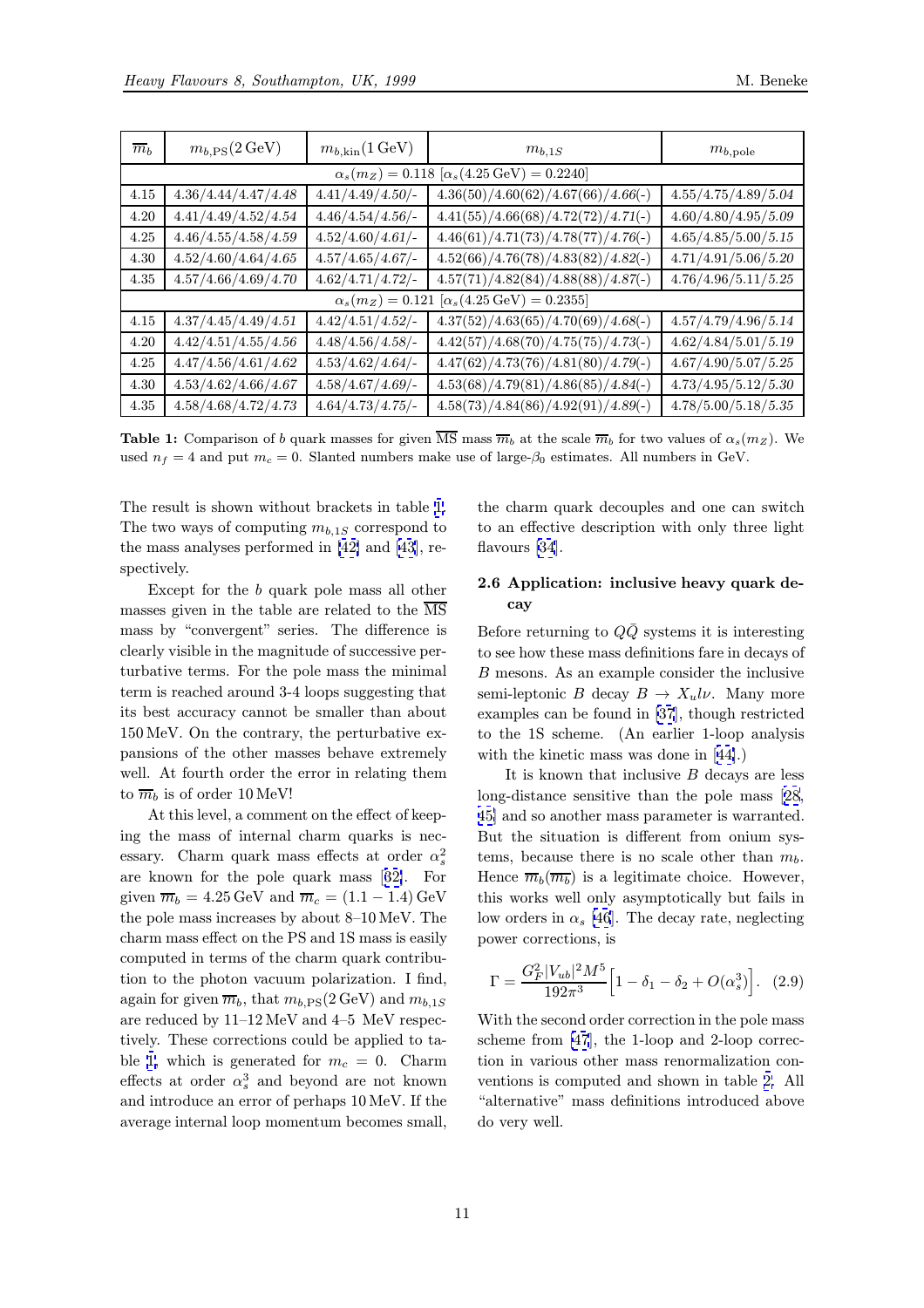<span id="page-11-0"></span>

| M                            | $\delta_1$ | $\delta_2$ |
|------------------------------|------------|------------|
| $m_{b,\rm pole}$             | $+0.17$    | $+0.10$    |
| $\overline{m}_h$             | $-0.30$    | $-0.13$    |
| $m_{b,\rm PS}(2\,{\rm GeV})$ | $-0.03\,$  | $-0.01$    |
| $m_{b,1S}$                   | $+0.11$    | $+0.03$    |
| $m_{b,kin}(1 \,\text{GeV})$  | $+0.03$    | $-0.005\,$ |

Table 2: First and second order perturbative terms in inclusive  $b \to u$  decay with various mass parameters.

It is perhaps not evident why this is the case given that there is no a priori reason not to use the  $\overline{\text{MS}}$  mass. A plausible argument is that while the characteristic scale in inclusive  $b \to u$  decay is parametrically of order  $m_b$ , it is numerically smaller  $[48]$ . This forces the b quark closer to its mass shell although not close enough to justify the use of the pole mass. Similar improvements by using "alternative" mass renormalization sche[me](#page-20-0)s occur for other heavy quark decays [37].

# 3. Quarkonium

[In](#page-20-0) this section I review results on quarkonium bound states. Unfortunately, none of the observed charmonium and bottomonium states is truly perturbative, i.e. satisfies  $m_Qv^2 \gg \Lambda_{\text{QCD}}$ . The best candidate to try our theory are the  $\Upsilon(1S)$  and  $\eta_b$  states. Higher excitations are almost certainly non-perturbative, although more non-relativistic.

#### 3.1 Masses

The quarkonium binding energy is of order  $m_Q \alpha_s^2$ in leading order. For an arbitrary  $Q\bar{Q}[nl]$  state the energy is known to order  $\alpha_s^4$  [39]. For  $nS$ states the result of [39] has been confirmed by [49, 50, 16]. The  $\Upsilon(1S)$  mass, expressed in terms of the b quark pole mass, is given b[y](#page-20-0)

$$
M_{\Upsilon(1S)} = 2m_b - \frac{4}{9} m_b^2 \alpha_s^2 \left[ 1 + \frac{\alpha_s}{\pi} \left( -\frac{25}{6} l + \frac{203}{18} \right) + \frac{\alpha_s^2}{\pi^2} \left( \frac{625}{48} l^2 - \frac{1429}{24} l - \frac{9\pi^4}{32} + \frac{2453\pi^2}{216} + \frac{1235\zeta(3)}{36} + \frac{7211}{108} \right) \right]
$$

$$
= 2m_b - \frac{4}{9}m_b^2\alpha_s^2 \left[1 + 1.08 + 1.76\right], \quad (3.1)
$$

where  $l = \ln(16m_b^2\alpha_s^2/(9\mu^2))$  and  $\alpha_s = \alpha_s(\mu)$ and the second line is given for  $\mu$  such that  $l = 0$ (for  $m_b = 5 \,\text{GeV}$ ), in which case  $\alpha_s(\mu) = 0.30$ . Corrections to this result are order  $\alpha_s^5$  and order

$$
\alpha_s^2 \left(\frac{\Lambda_{\text{QCD}}}{m_b \alpha_s}\right)^2 \left(\frac{\Lambda_{\text{QCD}}}{m_b \alpha_s^2}\right)^{2+2n} \tag{3.2}
$$

from the operator product expansion [24].

An interesting application of (3.1) is to use it to determine the b quark mass. The non- convergence of the series (3.1) seems to make this impossible. However, if the series is ex[pre](#page-20-0)ssed in terms of the PS mass or the  $\overline{\text{MS}}$  mass, the convergence is dramatically improved as seen from the column referring to  $m_{b,1S}$  in table 1. In [43] this has been used to obtain

$$
\overline{m}_b(\overline{m}_b) = (4.24 \pm 0.09) \,\text{GeV}.
$$
 (3.3)

The central value is obtained by varyi[ng](#page-10-0)  $\mu$  fr[om](#page-20-0) 1.25 GeV to 4 GeV and by symmetrizing the error. The total error is dominated by the unknown non-perturbative contribution from ultrasoft gluons and the fact that the OPE series in  $n$  of  $(3.2)$ may not converge. Note that (3.3) uses the 4 loop relation in table 1 because the series (3.1) in terms of the PS or  $\overline{\text{MS}}$  mass is convergent in asymptotic counting and hence determines the quark mass to order  $\alpha_s^4$ . This is the main reason why (3.3) differs subst[an](#page-10-0)tially from the value obtained in [39], where  $\overline{m}_b$  is determined via the b pole mass and by a 2-loop relation.

There exist partial results at order  $\alpha_s^5$  which may be used to estimate the perturbative error on  $M_{\Upsilon(1S)}$ [.](#page-20-0) The mass correction from ultrasoft gluon exchange has been obtained in [51]:

$$
\delta M_{\Upsilon(1S)}^{us} = 6.31 m_b \alpha_s^5 \left[ \ln \left( \frac{9\mu_{us}}{8m_b \alpha_s^2} \right) - 2.06 \right]
$$
  

$$
\approx -(35 - 250) \,\text{MeV}.
$$
 (3.4)

To obtain the estimate for the ultrasoft constant terms, I interpreted  $\alpha_s^5$  as  $\alpha_s(\mu_1)^4 \alpha_s(\mu_{us})$ , with  $\mu_1 \approx 2 \,\text{GeV}$  the scale that makes the logarithm l in (3.1) vanish, and varied  $\mu_{us}$  from 0.7 GeV to 2 GeV. The numerical estimate is highly sensitive to the PNRQCD cut-off scale  $\mu_{us}$  which must cancel in a complete order  $\alpha_s^5$  calculation.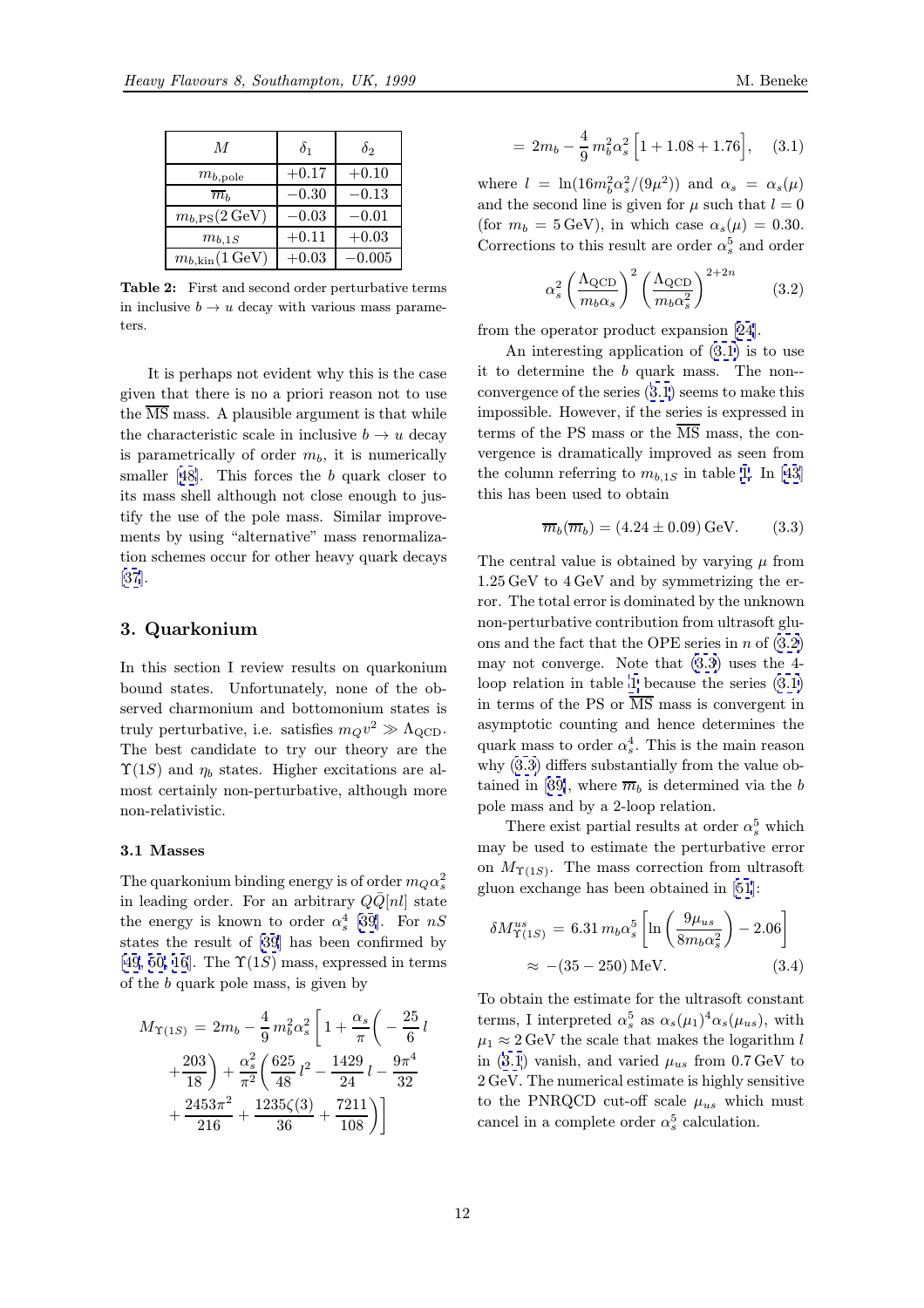<span id="page-12-0"></span>The second estimate is based on the logarithmically enhanced terms of order  $\alpha_s^5 \ln \alpha_s$  [21, 52]:

$$
\delta M_{\Upsilon(1S)}^{ln} = \frac{1730}{81\pi} m_b \alpha_s^5 \ln(1/\alpha_s)
$$
  

$$
\approx (75 - 100) \text{ MeV}.
$$
 (3.5)

Here I varied the scale in  $\alpha_s \ln(1/\alpha_s)$  from 0.7 to 2 GeV as above. This set of terms does not depend on arbitrary cut-offs, but the logarithm is not large. Note that the coefficient of the logarithm is not identical to the one in (3.4), because there are logarithms unrelated to ultrasoft effects in the potentials of PNRQCD.

Both corrections may not be small compared to the error estimate in (3.3), but si[nce t](#page-11-0)hey come with opposite sign and constitute only part of the  $\alpha_s^5$  correction it is too early to revise (3.3). However, they illustrate that next-to-next-to-next-toleading order effects ma[y b](#page-11-0)e large.

#### 3.2 Decay into a lepton pair

The decay of a  $nS$  state into  $l^+l^-$  measures the quarkonium wave function  $\Psi(0)$  at the origin. In turn, this parameter enters all those quarkonium decays which proceed through  $Q\bar{Q}$  annihilation. In terms of the quark electric charge  $e_Q$ , the fine structure constant  $\alpha$  and the mass  $M_{nS}$  of the quarkonium, the decay rate reads, for massless leptons:

$$
\Gamma = \frac{16\pi e_Q^2 \alpha^2}{M_{nS}^2} C(\alpha_s; \mu)^2 |\Psi(0)|^2(\mu). \tag{3.6}
$$

Here  $C(\alpha_s; \mu)$  is the short-distance coefficient of the non-relativistic vector current  $\psi^{\dagger} \sigma^i \chi$ , which is known to NNLO [22, 23], and  $\Psi(0)$  is related to the NRQCD matrix element of the current. Note that the wave function at the origin is factorization scale dependent at NNLO. Eq. (3.6) neglects corrections [fro](#page-19-0)[m hi](#page-20-0)gher dimension operators. They are incorporated in the numerical result below.

The short-distance coefficient is poorly convergent in the  $\overline{\text{MS}}$  factorization scheme implied by the threshold expansion. Numerically, at the NRQCD matching scale  $\mu_h = m_Q$ ,

$$
C(\alpha_s; m_Q) = 1 - 0.849 \alpha_s(m_Q)
$$
  
-(4.51 - 0.042n<sub>f</sub>)  $\alpha_s(m_Q)^2 + \dots$ , (3.7)

where  $n_f$  refers to all lighter flavours, approximating them as massless. This provided the first hint that NNLO corrections to  $Q\overline{Q}$  systems are very large [22].

The coefficient function is scheme-dependent and the large NNLO correction may be a scheme artefact. For perturbative  $Q\bar{Q}$  systems one can also compu[te](#page-19-0)  $|\Psi(0)|^2(\mu)$  in PNRQCD perturbation theory (which implies treating the Coulomb interaction non-perturbatively). The NNLO  $\alpha_s^5$ correction to  $|\Psi(0)|^2(\mu)$  has been obtained analytically in [50] and has been confirmed by [16]. (Note, however, that the result is not presented explicitly in [16]. In [49] a more complicated representation is given. According to [49] the two representati[ons](#page-20-0) agree numerically.) The d[ecay](#page-19-0) width for  $\Upsilon(1S) \to l^+l^-$  to NNLO in PNRQCD perturbation [th](#page-19-0)eory, [inc](#page-20-0)luding the higher dimension operators mentioned above, rea[ds](#page-20-0)

$$
\Gamma(\Upsilon(1S) \to l^+l^-) = \frac{32}{27} e_b^2 \alpha^2 m_b \alpha_s(\mu)^3 \Big[ 1 +
$$
  

$$
(-1.99 l - 2.00) \alpha_s(\mu) + (2.64 l^2 + 3.26 l
$$
  

$$
+ 11.19 + 7.43 \ln(m_b/\mu)) \alpha_s(\mu)^2 \dots \Big], (3.8)
$$

where  $l$  is defined as in  $(3.1)$ . The logarithm of  $m_b/\mu$  is partly related to the fact that the natural scale in the short-distance coefficient is  $m_b$  and not  $\mu_1$ . However, a consistent treatment of all such logarithms req[uire](#page-11-0)s renormalization group methods and has not yet been given. For  $\mu_1$  such that  $l = 0$  (with  $m_b = 5 \,\text{GeV}$ ), the factor in brackets is

$$
F(\mu_1) = 1 - 0.60 + 1.63. \tag{3.9}
$$

As in (3.1) the series is not convergent at all. We have been able to eliminate such behaviour as unphysical for the quarkonium mass, but we cannot apply the same reasoning here. It therefore see[ms](#page-11-0) that the leptonic decay width cannot be predicted reliably in perturbation theory.

Despite (3.7) bottomonium and charmonium decays may well be reliably predicted in NRQCD with the NRQCD matrix elements treated as nonperturbative parameters. To obtain a definite conclusion one would have to compute another quarkonium decay, such as  $\eta_b \to \gamma \gamma$  or  $\Upsilon(1S) \to$ light hadrons, to NNLO. The ratio of decay rates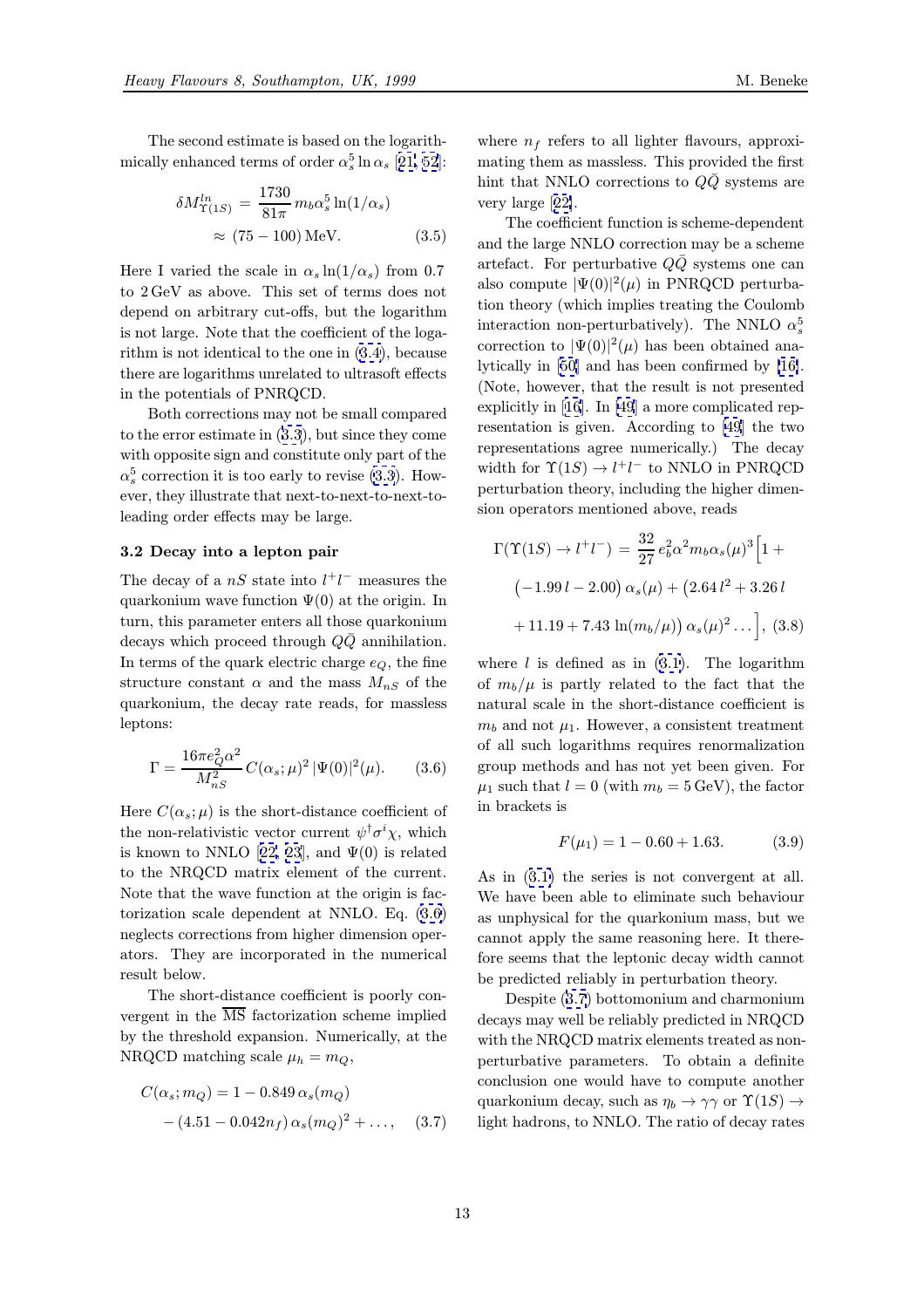<span id="page-13-0"></span>is given by a factorization scheme independent ratio of short-distance coefficients. It may be that such ratios are more convergent than (3.7).

A subset of next-to-next-to-next-to-leading order contributions to the  $\Upsilon(1S)$  leptonic decay width is known. The ultrasoft correction at [orde](#page-12-0)r  $\alpha_s^6$  contributes

$$
\delta F^{us} = -6.81 \alpha_s^3 \left[ \ln \left( \frac{9 \mu_{us}}{8 m_b \alpha_s^2} \right) - 0.777 \right] \approx (-0.15) - (+0.09). \tag{3.10}
$$

to  $F$  in  $(3.9)$  [51]. The numerical range is computed with the same prescription used for (3.4). The leading logarithmic contribution at order  $\alpha_s^6$ is a double logarithm. It arises as a product of an ultra[soft](#page-12-0) o[r p](#page-20-0)otential logarithm and a logarithm related to the anomalous dimension o[f th](#page-11-0)e current  $\psi^{\dagger} \sigma^i \chi$ . The correction is [52]:

$$
\delta F^{ln} = -\frac{212}{9\pi} \alpha_s^3 \ln(1/\alpha_s)^2
$$
  

$$
\approx -(0.08 - 0.30).
$$
 (3.11)

The numerical range is computed with the same prescription used for (3.5). Again these corrections are not small, but their impact is less severe given the already large uncertainty of  $F(\mu_1)$  in (3.9).

In conclusion, hi[gher](#page-12-0) order corrections almost always turn out to be large. The  $\Upsilon(1S)$ mass may be useful to determine the  $b$  quark [mas](#page-12-0)s. A reliable prediction of absolute decay widths appears improbable, but it remains to be checked whether ratios behave better. This conclusion may be frustrating. However, the numerical analysis of the quarkonium mass and wave function at the origin provides important insight into the structure of corrections to inclusive top and bottom quark pair production near threshold.

# 4. Top quark pair production near threshold

Top quark pair production is one of the major physics cases for a first linear  $e^+e^-$  collider and has been studied extensively in this context [53]. The threshold behaviour of the cross section can be used to determine the top quark mass with great precision – provided the theoretical prediction is accordingly accurate.

Toponium would be the perfect candidate for perturbative applications of non-relativistic QCD, but nature has provided another complication. The electroweak decay width  $\Gamma_t \approx \Gamma(t \to$  $bW$ ) increases as  $m_t^3$ . In the standard model  $\Gamma_t \approx 1.4 \,\text{GeV}$ , of the same order of magnitude as the ultrasoft scale of toponium [54].

Suppose (for a moment) that the top quark is stable and neglect the axial-vector coupling to the Z boson, which is suppressed near threshold. Then the  $t\bar{t}$  producti[on](#page-20-0) cross section is obtained from the correlation function

$$
\Pi_{\mu\nu}(q^2) = (q_{\mu}q_{\nu} - q^2 g_{\mu\nu}) \Pi(q^2)
$$
  
=  $i \int d^4 x e^{iq \cdot x} \langle 0|T(j_{\mu}(x)j_{\nu}(0))|0\rangle$ , (4.1)

where  $j^{\mu}(x)=[\bar{t}\gamma^{\mu}t](x)$  is the top quark vector current and  $s = q^2$  the centre-of-mass energy squared. Defining the usual R-ratio  $R = \sigma_{t\bar{t}}/\sigma_0$  $(\sigma_0 = 4\pi\alpha_{em}^2/(3s))$ , where  $\alpha_{em}$  is the electromagnetic coupling at the scale  $2m_t$ , the relation is

$$
R = \frac{4\pi e_t^2}{s} \left( 1 + a_Z \right) \operatorname{Im} \Pi^{ii}(s + i\epsilon), \tag{4.2}
$$

where  $e_t = 2/3$  is the top quark electric charge in units of the positron charge and  $a_Z$  accounts for the vector coupling to the Z boson. (For the remainder of this section, I set  $a_Z = 0$  for simplicity.) Only the spatial components of the currents contribute up to NNLO. In the following  $m_t$  refers to the top quark pole mass.

At leading order in PNRQCD perturbation theory the heavy quark current two-point function is given by the first diagram in figure 4. The  $t\bar{t}$  pair is created by the current, interacts instantaneously through the (leading order) Coulomb potential, and is annihilated by the current. Figure 4 is actually misleading. Because  $t\bar{t}$  [pro](#page-14-0)duction is short-distance compared to the toponium scale  $m_t \alpha_s$ , the pair is created and destroyed at the same space-time point! The leading order res[ult](#page-14-0) is

$$
\Pi(s) = \frac{3}{2m_t^2} G_c(0, 0; E), \tag{4.3}
$$

where  $E = \sqrt{s} - 2m_t$ . The Green function at the origin is ultraviolet divergent. In dimensional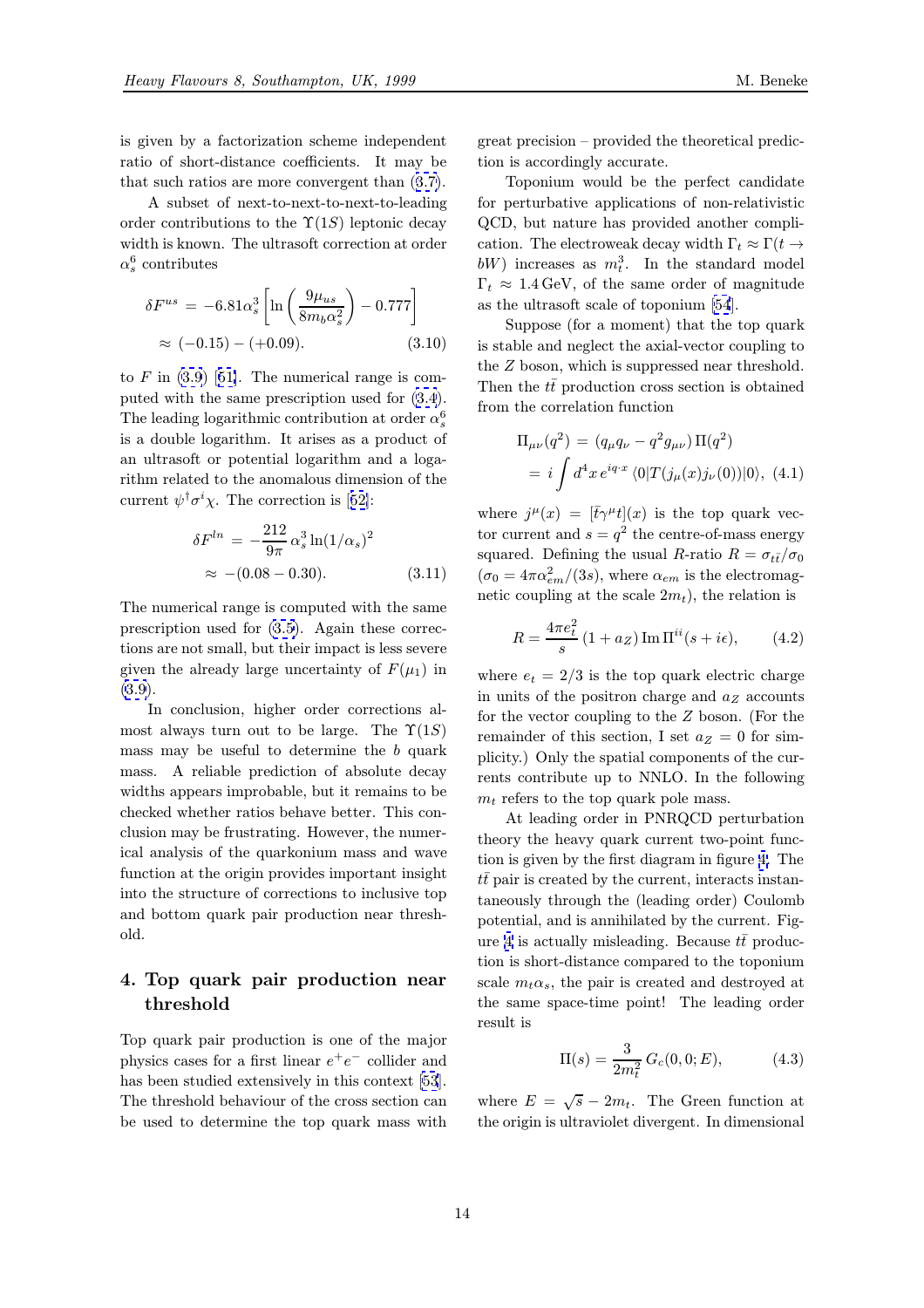<span id="page-14-0"></span>

Figure 4: PNRQCD perturbative diagrams for the heavy quark current correlation function. At leading order the current generates a  $Q\bar{Q}$  pair which propagates with the Coulomb Green function (first line). Black bars denote insertions of potentials. The last diagram contains an ultrasoft gluon exchange. Both diagrams in the last line are beyond NNLO.

regularization, with  $\overline{\text{MS}}$  subtractions, one finds

$$
G_c(0,0;E) = -\frac{m_t^2 \alpha_s}{3\pi} \left[ \frac{1}{2\lambda} + \frac{1}{2} \ln \frac{-4m_t E}{\mu^2} - \frac{1}{2} + \gamma_E + \psi(1 - \lambda) \right],
$$
 (4.4)

where  $\lambda = 2\alpha_s/(3\sqrt{-E/m_t})$  and  $\gamma_E$  is Euler's constant. The cross section requires only the discontinuity of Π, which is scheme-independent. The Green function contains a continuum at  $E >$ 0 and poles at  $E < 0$ , from which the energy and wave function at the origin of toponium resonances can be extracted.

How does the top decay width affect this result? For top quarks with energy  $E \sim m_t v^2 \sim \Gamma_t$ and momentum  $\vec{p} \sim m_t v$ , we can approximate the quark propagator (in the potential region)

$$
\frac{1}{P_t - m_t - \Sigma(P_t)} \approx
$$
  

$$
\frac{1}{E + i\Gamma_t - \vec{p}^2/(2m_t)} [1 + \mathcal{O}(v)].
$$
 (4.5)

As expected, the width is a leading order effect, but can be taken into account at this order by substituting  $E \to \overline{E} \equiv E + i\Gamma_t$ , where  $\Gamma_t$  is the gauge-independent on-shell decay width. This gives the classic leading order result of [55]. Because the Green function is evaluated off the real axis, the toponium poles are smeared out. For  $\Gamma_t \approx 1.4 \,\text{GeV}$ , we expect to see a broad remnant of the 1S pole, but all higher resonance[s ov](#page-20-0)erlap and form a continuum.

Next-to-leading order corrections to this result have been known for some time [56]. Other

properties of the production process, such as top quark momentum distributions and asymmetries generated by interference of vector and axial-vector contributions, have been studied in some detail [57], sometimes with non-perturbative modifications of the heavy quark potential that have little justification in the theoretical framework described in earlier sections. The recent developm[ent](#page-20-0) concerns the calculation of NNLO corrections in a systematic non-relativistic approach [58, 16, 59, 38, 60]. In PNRQCD Feynman diagrams these corrections are given by the two diagrams in the second line of figure 4 with potentials up to NNLO. These diagrams correspond [to i](#page-21-0)[nteg](#page-19-0)[rals](#page-21-0) [of](#page-20-0) t[he](#page-21-0) form

$$
\int \frac{d^3 \vec{p}}{(2\pi)^3} \frac{d^3 \vec{p}'}{(2\pi)^3} \frac{d^3 \vec{q}_1}{(2\pi)^3} \frac{d^3 \vec{q}_2}{(2\pi)^3} \tilde{G}_c(\vec{p}, \vec{q}_1; \vec{E})
$$

$$
\cdot \delta V(\vec{q}_1 - \vec{q}_2) \cdot \tilde{G}_c(\vec{q}_2, \vec{p}'; \vec{E}) \tag{4.6}
$$

and generalizations with more than one insertion of an interaction potential  $\delta V$ . Triple insertions of potentials and ultrasoft gluon exchange are higher order and neglected. The new calculations either employ a combination of numerical and analytical methods [58, 59, 38] or are fully analytical [16, 60]. The numerical solution of the Schrödinger equation contains higher order corrections, because an infinite number of insertions of the potentials that are [ke](#page-21-0)p[t in](#page-21-0) [th](#page-20-0)e equation is included. [Thi](#page-19-0)s [co](#page-21-0)uld be an advantage if it could be argued that these higher order corrections are the dominant ones.

The first NNLO calculations [58] reported large corrections to the peak position and normalization of the remnant of the  $1S$  toponium resonance. The correction to the peak position could be explained as an artefact of [on-s](#page-21-0)hell renormalization of the top quark mass [29]. Subsequent calculations incorporated this observation [16, 59, 38] and used one or the other of the "alternative" mass definitions discussed in Sect. 2. The NNLO pair production cross [sec](#page-20-0)tion near threshold in the PS scheme is shown in the up[per](#page-19-0) [pan](#page-21-0)[el](#page-20-0) of figure 5. For comparison the result in the pole mass scheme is shown in the low[er](#page-7-0) panel – for the very last time!

The generic features of figure 5 are easily understood in terms [of](#page-15-0) the results of Sect. 3, since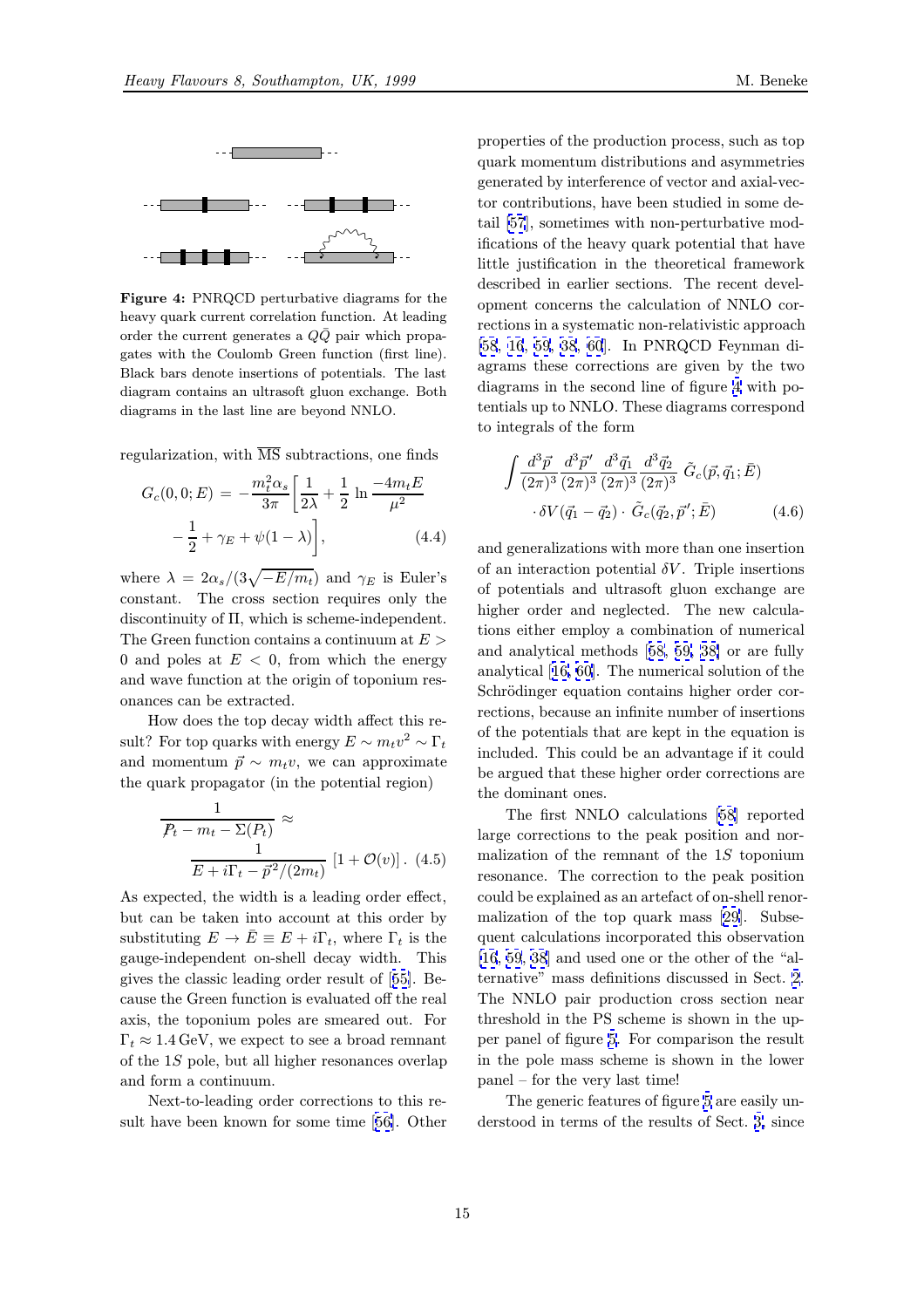<span id="page-15-0"></span>

**Figure 5:** (a) [upper panel]: The normalized  $t\bar{t}$  cross section (virtual photon contribution only) in LO (short-dashed), NLO (short-long-dashed) and NNLO (solid) as function of  $E = \sqrt{s} - 2m_{t,PS}(20 \,\text{GeV})$ (PS scheme,  $\mu_f$  = 20 GeV). Input parameters:  $m_{t,PS}(20 \,\text{GeV}) = \mu_h = 175 \,\text{GeV}, \Gamma_t = 1.40 \,\text{GeV},$  $\alpha_s(m_Z)$  = 0.118. The three curves for each case refer to  $\mu = \{15(\text{upper}); 30(\text{central}); 60(\text{lower})\} \,\text{GeV}.$ (b) [lower panel]: As in (a), but in the pole mass scheme. Hence  $E = \sqrt{s} - 2m_t$ . Other parameters as above with  $m_{t,PS}(20 \,\text{GeV}) \to m_t$ . Plot from [16]

the behaviour of successive perturbative a[pp](#page-19-0)roximations in the vicinity of the peak reflects essentially the perturbative expansion of the toponium 1S mass and wave function at the origin. The difference in the shift of the peak position in the pole and PS scheme is a direct consequence of the improved convergence of the perturbative expansion of  $M_{1S}$ . The stability of the peak position in the PS scheme implies that the PS mass (but not the pole mass) can be determined accurately from the measurement of the cross section. The PS mass determined in this way can also be related more reliably to the top quark  $\overline{\text{MS}}$  mass, which is probably the most useful reference parameter. The numerics of table 1 adapted to the top quark gives, for given  $\overline{m}_t = 165 \,\text{GeV}$  (and

$$
m_t = [165.0 + 7.58 + 1.62 + 0.51
$$
  
+ 0.24 (est.)] GeV (4.7)  

$$
m_{t,PS}(20 \text{ GeV}) = [165.0 + 6.66 + 1.20 + 0.28
$$
  
+ 0.08 (est.)] GeV, (4.8)

 $\alpha_s(\overline{m}_t)=0.1083$ :

where the numbers refer to successive terms in the perturbative expansion. The difference in convergence is significant on the scale of 0.1 GeV set by the projected statistical uncertainty on the mass measurement.

However, the perturbative expansion (3.8) for the wave function at the origin squared remains poorly convergent even for quarks as heavy as top. This leads to a large modification of the normalization of the cross section near the [reso](#page-12-0)nance peak at NNLO and also to a large renormalization scale dependence since the NNLO correction is proportional to  $\alpha_s^5$ . The recent calculations [16, 59, 38] agree qualitatively on the behaviour of the peak position and normalization. When the Schrödinger equation is solved numerically, the scale dependence of the peak normalization [ap](#page-19-0)p[ear](#page-21-0)[s t](#page-20-0)o be smaller than in figure 5 [38]. It is an open question which of the two scale dependences provides a realistic estimate of the present theoretical uncertainty.

A word of reservation applies to the term ["N](#page-20-0)NLO". All current NNLO calculations account for the width of the top quark by the replacement  $E \to E + i\Gamma_t$  or a prescription of similar parametric accuracy. Beyond a leading order treatment of (4.5), counting  $\Gamma_t \sim m_t v^2$ , the self-energy has to be matched to better accuracy. The correction terms relate to the off-shell selfenergy and carry electroweak gauge-dependence. A complete NNL[O r](#page-14-0)esult in the presence of a width that scales as above therefore includes electroweak vertex corrections as well as single resonant backgrounds and non-factorizable corrections to the physical  $WWb\bar{b}$  final state. Although some non-factorizable corrections are known near threshold [61] and away from threshold [62], a systematic treatment of these complications has not been attempted yet. Strictly speaking, the concept of the  $t\bar{t}$  cross section is not defined at NNLO an[d th](#page-21-0)e problem has to be formul[ated](#page-21-0) in terms of a particular final state such as  $WWbb$ .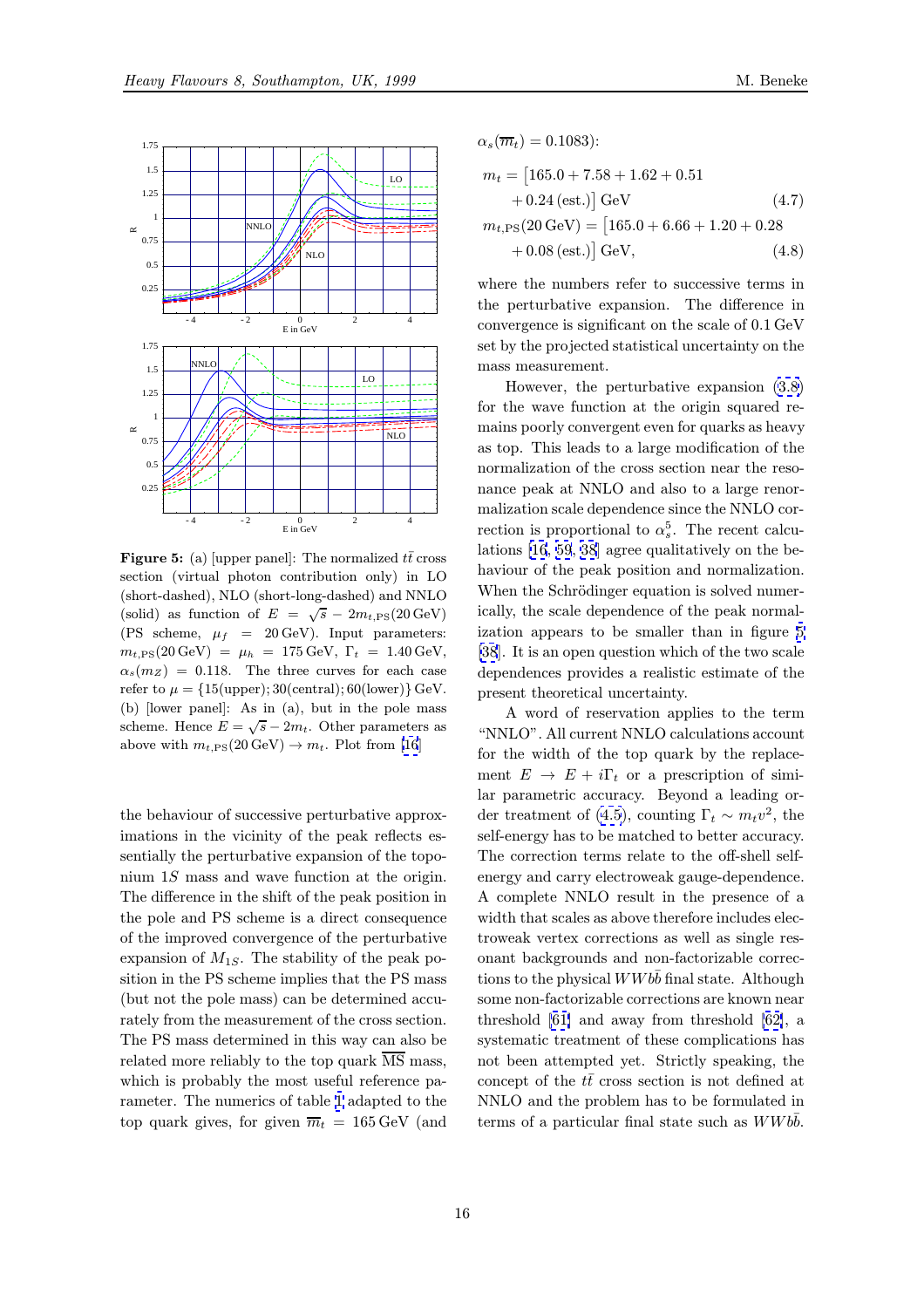<span id="page-16-0"></span>One may expect that single-resonant and nonfactorizable corrections are 'structureless', that is, do not exhibit a pronounced resonance peak. In this case, they would add to the already existing normalization uncertainty, but would affect little the top quark mass measurement.

Besides the total cross section, top quark momentum distributions [59, 38] and vector-axialvector interference [60] have been investigated. These quantities are even more delicate in the presence of a finite top quark width, which deserves further investiga[tio](#page-21-0)[n. T](#page-20-0)op quark production near threshold [in](#page-21-0)  $\gamma\gamma$  collisions was considered in [63]. The theoretical accuracy is less in this case, because the two-loop short-distance coefficient has not yet been calculated.

How large could the corrections to figure 5 be? A p[art](#page-21-0)icularly interesting set of corrections is again related to the ultrasoft scale. If we define the ultrasoft scale as the scale where the logarithm in (3.4) vanishes, we obtain  $\mu_{us} \approx 3 \,\text{GeV}$  $\mu_{us} \approx 3 \,\text{GeV}$  $\mu_{us} \approx 3 \,\text{GeV}$ for top quarks. The scale  $\mu_1$  at which l in (3.1) vanishes is 32.6 GeV. I then repeat the estimates  $(3.4), (3.5), (3.10)$  and  $(3.11)$  for top quarks, using again t[he](#page-11-0) results of [21, 51, 52], and var[ying](#page-11-0)  $\mu_{us}$  between 2 GeV and 5 GeV. I obtain

$$
\delta M_{1s}^{us} \approx -(140 - 300) \,\text{MeV} \tag{4.9}
$$

$$
\delta F^{us} \approx 0.01 - 0.05 \tag{4.10}
$$

for the ultrasoft correction and

$$
\delta M_{1s}^{ln} \approx (150 - 160) \,\text{MeV} \tag{4.11}
$$

$$
\delta F^{ln} \approx -0.07 \tag{4.12}
$$

for the leading logarithmic NNNLO correction. These numbers are relevant to  $t\bar{t}$  production in the vicinity of the resonance peak. The corrections to the peak position are again not small compared to the residual uncertainty of about 200 MeV in figure 5, but the two corrections are of opposite sign and a conclusive estimate requires further NNNLO terms. In addition, one may worry about [fin](#page-15-0)ite width effects in ultrasoft contributions.

To conclude this section, let me make the following remark. It is often said that the width of the top quark screens non-perturbative QCD effects and makes the threshold cross section calculable in perturbative QCD. It is true that the

width smears the toponium resonances and converts the observed cross section into a smooth excitation curve. However, it is not true that the top quark width screens non-perturbative effects any more than the existence of a perturbative ultrasoft scale  $m_t \alpha_s^2 \sim \Gamma_t$  already does. Even for stable top quarks the production cross section near threshold (averaged over an interval several times  $\Lambda_{\rm QCD}$ ) is perturbatively calculable, as would be the toponium resonances and their decays. Interestingly, perturbative resummation with power counting  $v \sim \alpha_s$  seems to make sense even as  $v \to 0$  at fixed  $\alpha_s$ . In particular, the cross section directly at threshold seems to be infrared safe in perturbation theory. As  $v \rightarrow 0$  the arguments of the coupling constants  $\alpha_s(m_Qv)$  and  $\alpha_s(m_Qv^2)$  freeze at values of order  $m_Q \alpha_s$  and  $m_Q \alpha_s^2$ , respectively, and do not tend to zero. This has been checked explicitly by investigating the logarithms up to order  $\alpha_s^3$ (NNLO).

#### 5. Sum rules, the  $b$  quark mass

As a final application we return to the b quark mass. There are legitimate doubts concerning the reliability of  $(3.3)$  given that  $\Upsilon(1S)$  is hardly a truly perturbative onium. One can by-pass this problem by considering averages over the bottom pair production cross section rather than exclusive resonances. [Thi](#page-11-0)s leads us to consider sum rules [64]

$$
M_n/(10 \,\text{GeV})^{2n} \equiv \frac{12\pi^2}{n!} \frac{d^n}{d(q^2)^n} \Pi(q^2)|_{q^2=0}
$$

$$
= \int_0^\infty \frac{ds}{s^{n+1}} R_{b\bar{b}}(s) \tag{5.1}
$$

which equate an experimental average of the cross section to the perturbatively computable derivatives ("moments") of the bottom vector current correlation function.

The parameters of the lowest  $\Upsilon(nS)$  resonances are well measured and one chooses n large enough that the experimental uncertainty on the continuum cross section is small compared to the theoretical uncertainty. This occurs for  $n \geq 6$ . For such moments the ordinary perturbative expansion of the moments breaks down and has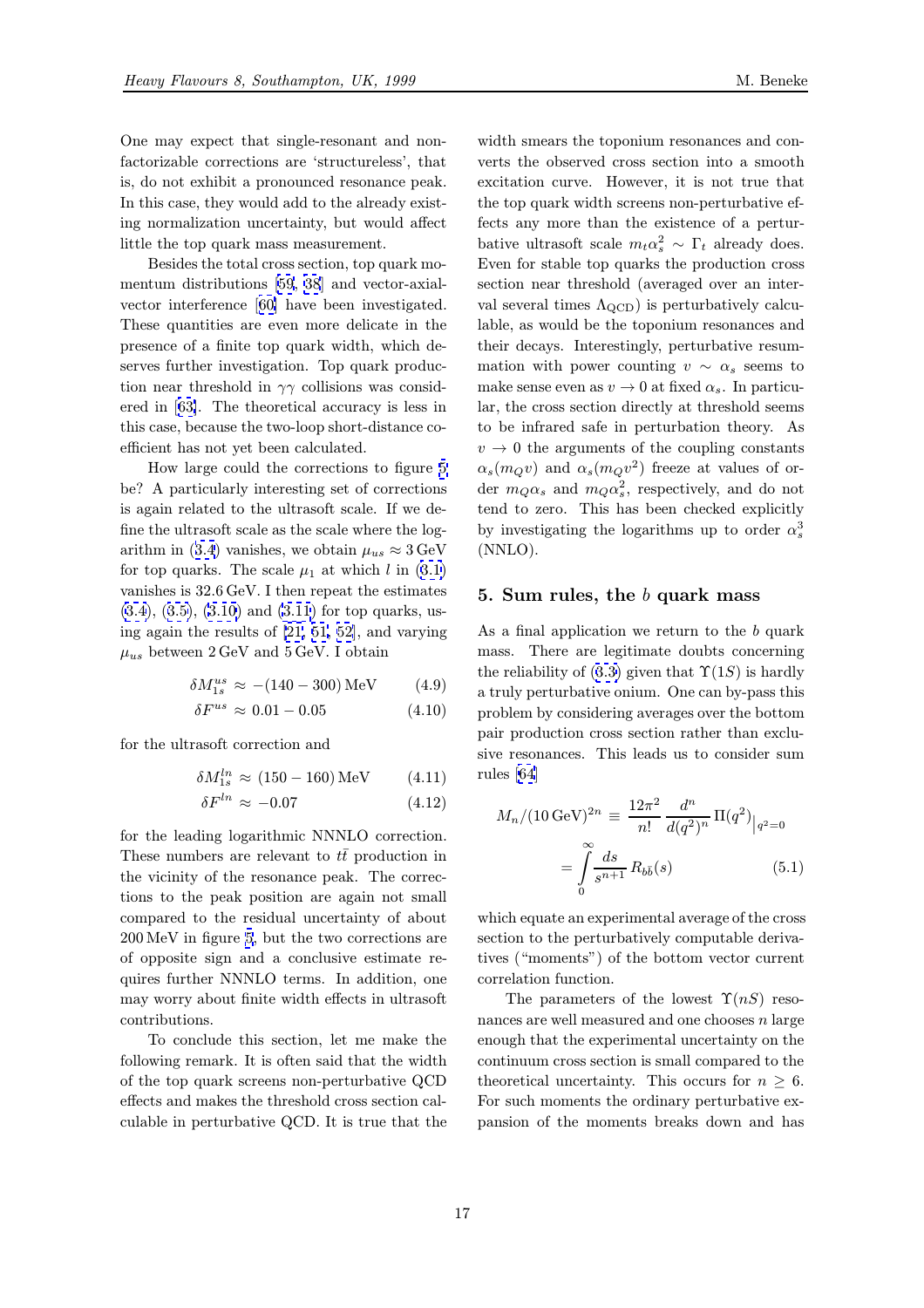<span id="page-17-0"></span>to be replaced by non-relativistic resummation and PNRQCD perturbation theory. Leading order and next-to-leading order analyses of the sum rule with non-relativistic resummation have been performed in [65] and [66], respectively. After integration over s the expansion of  $R_{b\bar{b}}(s)$  in  $\alpha_s/v$ turns into an expansion in  $\alpha_s\sqrt{n}$ . Non-relativistic resummation sums these terms to all orders. For moments the [sca](#page-21-0)le  $m_b v$  $m_b v$  turns into  $2m_b/\sqrt{n}$ ; the ultrasoft scale  $m_b v^2$  is  $m_b/n$ . The requirement that the ultrasoft scale is perturbative translates into  $n \leq 10$ . Larger moments are often used in the literature. This introduces a systematic uncertainty which is difficult to quantify at NNLO, since at this order ultrasoft corrections are not included.

Several NNLO calculations have been completed recently [49, 67, 50, 42, 43], the calculation being almost identical to that of top pair production near threshold. The later publications [50, 42, 43] abandoned the idea of determining the pole mass [and](#page-20-0) [u](#page-21-0)s[ually](#page-20-0) e[xtr](#page-20-0)act the bottom  $\overline{\text{MS}}$  mass  $\overline{m}_b$ . This is done by extracting the PS or 1S or kinetic mass from the sum rule, which [is then](#page-20-0) [con](#page-20-0)verted into  $\overline{m}_b$ . Although the different groups compute the same quantity, there are differences in the implementation of the resummation which are formally beyond NNLO. These concern (a) whether the short-distance coefficient (3.7) is kept as an overall factor or multiplied out to NNLO; (b) whether the integral over  $s$  in  $(5.1)$ is done exactly or in a non-relativistic approximation; (c) whether the energy denominator of the f[ull](#page-12-0) Green function is expanded up to NNLO or whether the exact NNLO energy levels are [kept](#page-16-0). These differences in implementation can shift the value of  $m_b$  extracted from the sum rule by up to 100 MeV.

Further differences arise in the choice of moments, renormalization scale, at which the sum rule is evaluated, and the analysis strategy.

Refs. [50, 43] perform essentially a singlemoment analysis, based on the fact that the theoretical error is highly correlated between different moments. It is then checked that varying the moment gi[ves](#page-20-0) [a n](#page-20-0)egligible difference. One then finds a significant renormalization scale uncertainty, which can be traced back to the badly behaved expansion (3.9). A typical result is shown



**Figure 6:** (a) [upper panel]: The value of  $m_{b,PS}(2 \text{ GeV})$  obtained from the 10th moment as a function of the renormalization scale in NLO and NNLO and for  $\alpha_s(m_Z) = 0.118$ . The dark region specifies the variation due to the experimental error on the moment. The middle line marks the scale  $\mu_n = 2m_b/\sqrt{n}$ , the two outer lines determine the scale variation from which the theoretical error is computed. Plot from [43]. (b) [lower panel]: The value of  $m_{b,PS}(2 \,\text{GeV})$  obtained from a linear combination of moments as a function of the renormalization scale in NNLO.  $M_n$  is defined with the normalization of (5.1).

in the upper graph of figure 6. The results

 $m_{b,PS}(2 \text{ GeV}) = (4.60 \pm 0.11) \text{ GeV}$  [43] (5.2)

$$
m_{b,\text{kin}}(1\,\text{GeV}) = (4.56 \pm 0.06)\,\text{GeV} \,\,[50] \,\,(5.3)
$$

differ by about 80 MeV, when related to each other according to table 1, but are [con](#page-20-0)sistent with each other within implementatio[nal](#page-20-0) differences. The larger error on the first result follows from a larger renormalization scale variation.

The analysis of [42] i[s](#page-10-0) different, because it uses linear combinations of moments. The linear combination chosen in [42] is less sensitive to a variation of the reno[rm](#page-20-0)alization scale, while re-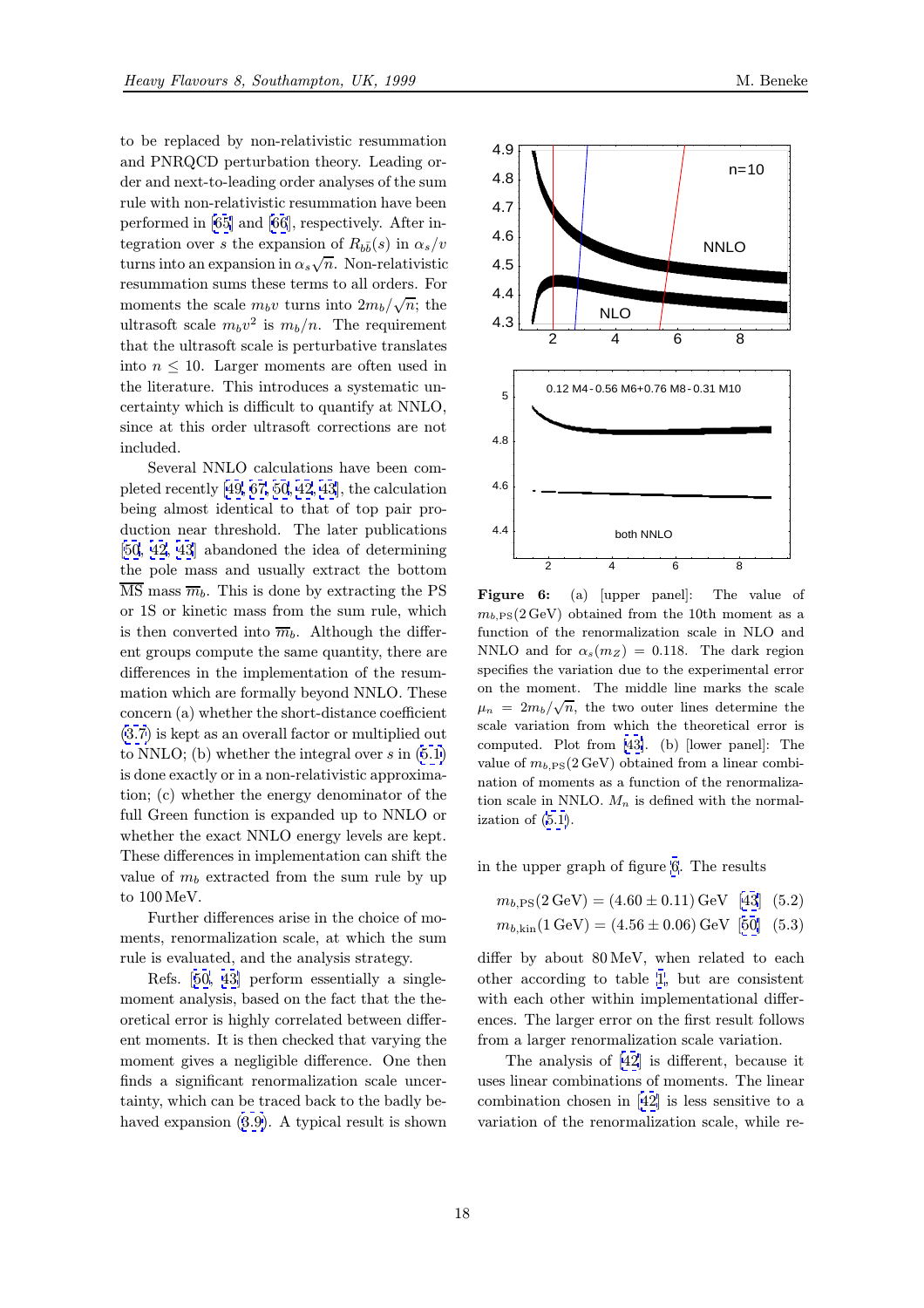| Refs.    | $\overline{m}_b(\overline{m}_b)$ | $m_h$           | Remarks                                                       |
|----------|----------------------------------|-----------------|---------------------------------------------------------------|
| [50]     | $4.20 \pm 0.10$                  |                 | Sum rules (via $m_{b,kin}(1 \,\text{GeV})$ )                  |
| [42, 68] | $4.19 \pm 0.06$                  |                 | Sum rules (via $m_{b,1S}$ )                                   |
| [43, 69] | $4.26 \pm 0.10$                  | $4.97 \pm 0.17$ | Sum rules (via $m_{b,\text{PS}}(2 \,\text{GeV}))$             |
| [49]     | $4.21 \pm 0.11$                  | $4.80 \pm 0.06$ | Sum rules (via $m_b$ , 2-loop)                                |
| [39]     | $4.44 \pm 0.04$                  | $5.04 \pm 0.09$ | $\Upsilon(1S)$ mass (via $m_b$ , 2-loop)                      |
| [43]     | $4.24 \pm 0.09$                  |                 | $\Upsilon(1S)$ mass (via $m_{b, \text{PS}}(2 \,\text{GeV})$ ) |
| [68]     | $4.21 \pm 0.07$                  |                 | $\Upsilon(1S)$ mass (direct)                                  |

Table 3: Bottom [quar](#page-20-0)k  $\overline{\text{MS}}$  and pole mass values (in GeV) obtained from NNLO sum rule or  $\Upsilon(1S)$  mass calculations.

taining sensitivity to  $m_b$ . This is illustrated in the lower panel of figure 6 in the PS scheme. In this way, [42] obtains

$$
m_{b,1S} = (4.71 \pm 0.03) \,\text{GeV},\tag{5.4}
$$

which is c[los](#page-20-0)e to (5.3) after conversion. This result depends crucially on combining moments at identical renormalization scales rather than their "natural" scale  $2m_b/\sqrt{n}$ , and on discarding possible multiple sol[ution](#page-17-0)s (as the upper one in figure 6b). In my opinion the error quoted in (5.4) should be understood as an error that follows under the specific assumptions of the analysis strategy. It can hardly be considered as a realistic esti[m](#page-17-0)ate of the total theoretical error, given the differences that can arise in different implementations of the theoretical moments and given the size of ultrasoft effects discussed in Sect. 3.1.

The results quoted above can be converted into the bottom MS mass using table 1. A summary of NNLO results from sum rules and, for comparison, the  $\Upsilon(1S)$  mass, is compile[d in](#page-11-0) table 3, where I quote the number given by the authors. This number may differ fro[m](#page-10-0) the one of table 1, because not always is a four-loop related to  $\overline{m}_b$  used as appropriate to a NNLO sum rule calculation (cf. the discussion after (3.3)). This difference is small when mass definitions with co[nve](#page-10-0)rgent relations to  $\overline{m}_b$  are used, see table 1, but affects  $\overline{m}_b$  when computed from the pole mass via a 2-loop relation. For thi[s re](#page-11-0)ason the results for  $\overline{m}_b$  from [39, 49] in table 3 should in fact be decreased by about 200 MeV. Thi[s](#page-10-0) makes [39] consistent with the other  $\overline{m}_b$  determinations, but puts the r[esul](#page-20-0)t [of](#page-20-0) [49] off by 200 MeV. Comparison of pole mass results shows that this discrepancy is already present in the pole mass value before conversion to  $\overline{m}_b$ . The small pole mass value of [49] is a consequence of the fact that the sum rule is evaluated at high renormalization scales. Fig. 5a shows that this leads to reduction of  $m_b$ .

My "best"estimate fo[r t](#page-20-0)he b quark MS mass is a (potentially biased) combination of the results of [50, 42, 43]. It is r[em](#page-15-0)arkable that the sum rule result is consistent with the  $\Upsilon(1S)$  results despite the fact that the systematics of nonperturbative effects and scale dependence is different. [Nev](#page-20-0)e[rtheles](#page-20-0)s, the results of table 3 are not independent and may be affected by common, unidentified theoretical uncertainties. This being said, my preferred value is

$$
\overline{m}_b(\overline{m}_b) = (4.23 \pm 0.08) \,\text{GeV}.\tag{5.5}
$$

This is in beautiful agreement with  $\overline{m}_b(\overline{m}_b)$  = 4.26±0.07 GeV [70] obtained from lattice HQET. This uses the B meson mass, a lattice calculation of the (properly defined) binding energy of the B meson in the unquenched, two-flavour approximation [to](#page-21-0) heavy quark effective theory, and a two-loop perturbative matching to the MS scheme. To our knowledge, this is the only other NNLO determination of the  $\overline{\text{MS}}$  mass besides the sum rule calculations mentioned above (which, in fact, are  $N^4LO$  as far as  $\overline{m}_b$  is concerned). In my opinion using an error smaller than 80 MeV on  $\overline{m}_b(\overline{m}_b)$  or any of the "alternative" masses cannot be justified at present. Using smaller errors in B physics observables may have dangerous consequences for consistency checks of the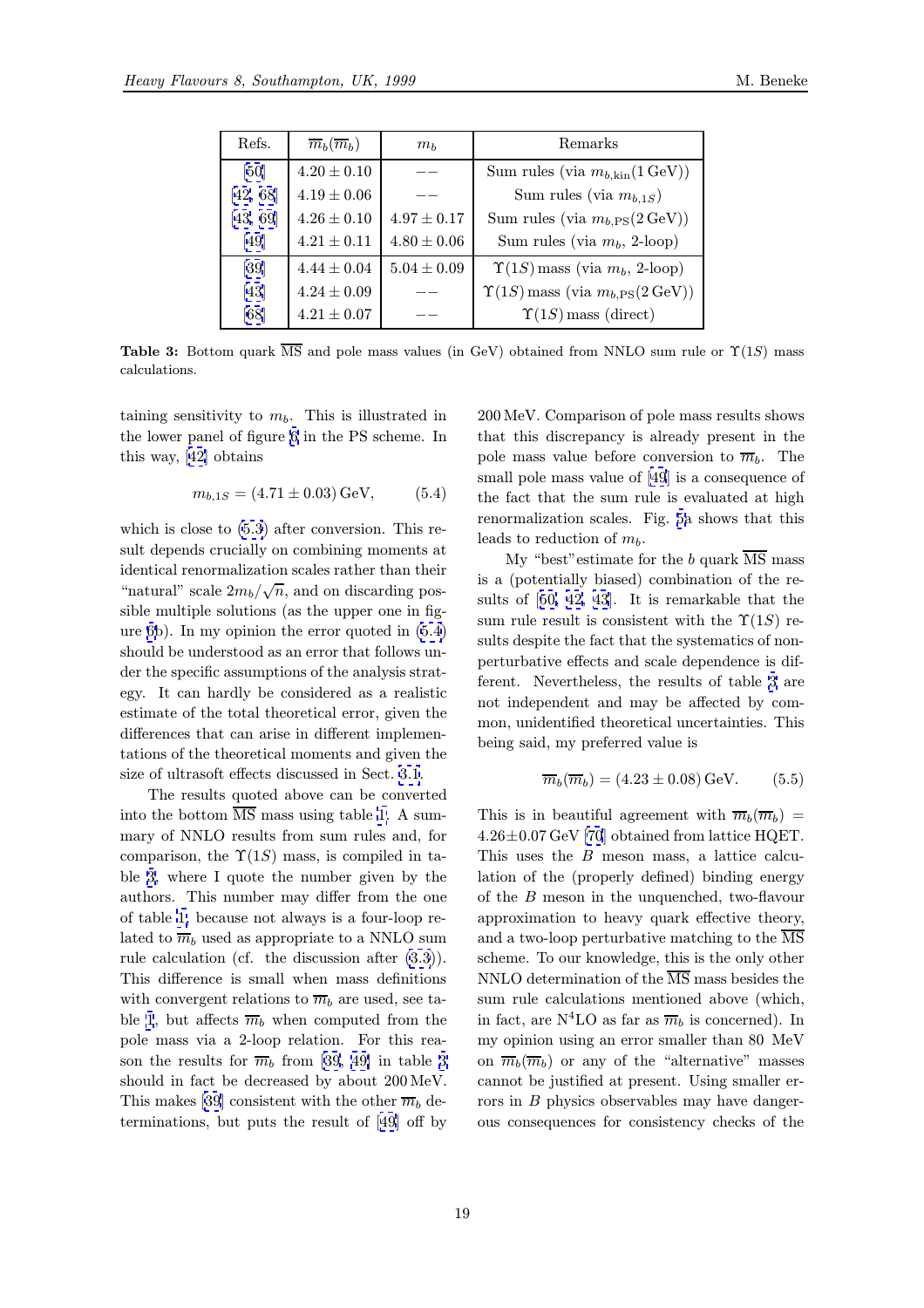<span id="page-19-0"></span>CKM model of CP violation.

# 6. Concluding remarks

The theory of perturbative onium systems has undergone an exciting transition from potential models with arbitrary cut-offs and poorly understood accuracy to a systematic effective theory description. This transition can be compared in significance with the development of heavy quark effective theory for  $B$  and  $D$  mesons. Unfortunately, nature has not been kind to us, leaving us with systems which are barely perturbative (bottomonium) or extremely short-lived (toponium).

Along with this development perturbative expansion tools have been invented and the most basic quantities are now computed to next-tonext-to-leading order. These calculations sharpened our understanding of heavy quark mass renormalization, but large corrections remain in most cases. They confront us with the challenge of a complete next-to-next-to-next-to-leading order calculation. With so many tools at hand, progress is surely expected.

# Acknowledgments

I would like to thank the organizers of HF8 for making this a focused and enjoyable meeting. Thanks to A. Signer and V.A. Smirnov for collaboration on subjects related to this review and to A.H. Hoang and A. Pineda for discussions. This work was supported in part by the EU Fourth Framework Programme 'Training and Mobility of Researchers', Network 'Quantum Chromodynamics and the Deep Structure of Elementary Particles', contract FMRX-CT98-0194 (DG 12 - MIHT).

## References

- [1] E. Eichten and B. Hill, Phys. Lett. B234 (1990) 511; B. Grinstein, Nucl. Phys. B339 (1990) 253; H. Georgi, Phys. Lett. B240 (1990) 447.
- [2] N. Isgur and M.B. Wise, *Phys. Lett.* **B232** (1989) 113; B237 (1990) 527.
- [3] W.E. Caswell and G.P. Lepage, *Phys. Lett.* B167 (1986) 437.
- [4] B.A. Thacker and G.P. Lepage, Phys. Rev. D43 (1991) 196; G.P. Lepage et al., Phys. Rev. D46 (1992) 4052
- [5] G.T. Bodwin, E. Braaten and G.P. Lepage, Phys. Rev. D51 (1995) 1125; D55 (1997) 5853 (E); I.Z. Rothstein, these proceedings [hepph/9911276].
- [6] A.V. Manohar, Phys. Rev. D56 (1997) 230.
- [7] M. Beneke, Non-relativistic effective theory for quarkonium production in hadron collisions in: The strong interaction, from hadrons to partons, p. 549, Stanford 1996 [hep-ph/9703429].
- [8] P. Labelle, *Phys.Rev.* **D58** (1998) 093013 [hepph/9608491].
- [9] M. Luke and A.V. Manohar, *Phys. Rev.* D55 (1997) 4129.
- [10] B. Grinstein and I.Z. Rothstein, Phys. Rev. D57 (1998) 78.
- [11] M. Luke and M.J. Savage, Phys. Rev. D57 (1998) 413.
- [12] M. Beneke and V.A. Smirnov, Nucl. Phys. B522 (1998) 321.
- [13] H.W. Grießhammer, Phys. Rev. D58 (1998) 094027; Power counting and beta function in NRQCD [hep-ph/9810235].
- [14] A. Pineda and J. Soto, *Nucl. Phys. Proc. Suppl.* 64 (1998) 428 [hep-ph/9707481]; Phys. Rev. D59 (1999) 016005.
- [15] M. Beneke, New results on heavy quarks near threshold [hep-ph/9806429].
- [16] M. Beneke, A. Signer and V.A. Smirnov, Phys. Lett. B454 (1999) 137.
- [17] M.E. Luke, A.V. Manohar and I.Z. Rothstein, Renormalization group scaling in nonrelativistic QCD [hep-ph/9910209].
- [18] Y. Schröder, Phys. Lett. **B447** (1999) 321.
- [19] T. Appelquist, M. Dine and I.J. Muzinich, Phys. Lett. 69B (1977) 231; Phys. Rev. D17 (1978) 2074.
- [20] N. Brambilla, A. Pineda, J. Soto and A. Vairo, Phys. Rev. D60 (1999) 091502; Potential NRQCD: An effective theory for heavy quarkonium [hep-ph/9907240].
- [21] N. Brambilla, A. Pineda, J. Soto and A. Vairo, The heavy quarkonium spectrum at order  $m\alpha_s^5\ln\alpha_s$  [hep-ph/9910238].
- [22] M. Beneke, A. Signer and V.A. Smirnov, Phys. Rev. Lett. 80 (1998) 2535.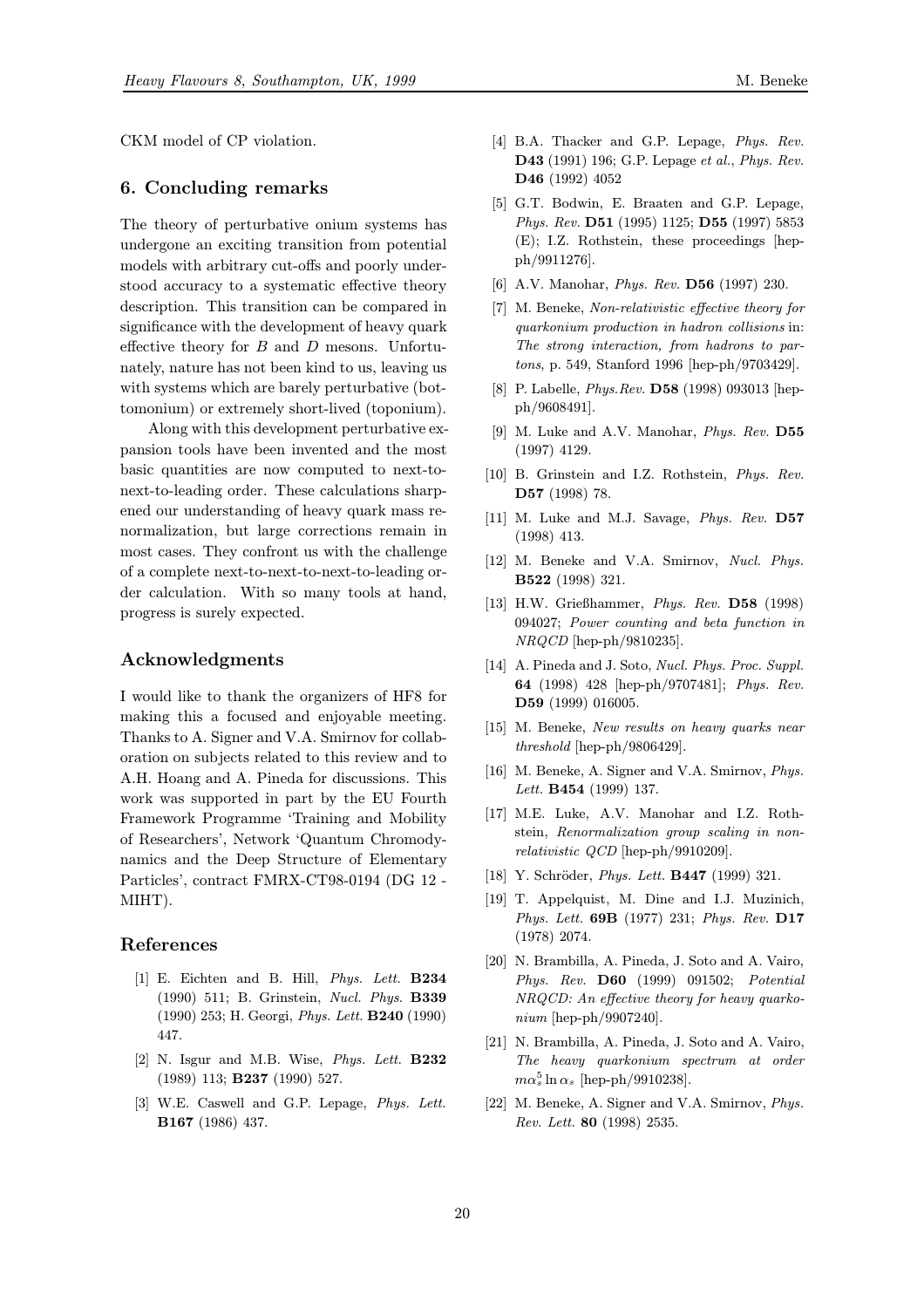- <span id="page-20-0"></span>[23] A. Czarnecki and K. Melnikov, Phys. Rev. Lett. 80 (1998) 2531.
- [24] H. Leutwyler, *Phys. Lett.* **B98** (1981) 447; M.B. Voloshin, Sov. J. Nucl. Phys. 36(1) (1982) 143; A. Pineda, Nucl. Phys. B494 (1997) 213.
- [25] A.S. Kronfeld, *Phys. Rev.* **D58** (1998) 051501.
- [26] I.I. Bigi and N.G. Uraltsev, *Phys. Lett.* **B321** (1994) 412.
- [27] M. Beneke and V.M. Braun, Nucl. Phys. **B426** (1994) 301; M. Beneke, Phys. Lett. B344 (1995) 341.
- [28] I.I. Bigi, M.A. Shifman, N.G. Uraltsev and A.I. Vainshtein, Phys. Rev. D50 (1994) 2234.
- [29] M. Beneke, *Phys. Lett.* **B434** (1998) 115.
- [30] A.H. Hoang, M.C. Smith, T. Stelzer and S. Willenbrock, Phys. Rev. D59 (1999) 114014; A. Pineda, Heavy quarkonium and nonrelativistic effective theories, PhD thesis, Barcelona (1998).
- [31] M.C. Smith and S.S. Willenbrock, Phys. Rev. Lett. 79 (1997) 3825.
- [32] N. Gray, D.J. Broadhurst, W. Grafe and K. Schilcher, Z. Phys. C48 (1990) 673.
- [33] K.G. Chetyrkin and M. Steinhauser, Short distance mass of a heavy quark at order  $\alpha_s^3$  [hepph/9907509].
- [34] M. Beneke and V.M. Braun, Phys. Lett. B348 (1995) 513; P. Ball, M. Beneke and V.M. Braun, Nucl. Phys. B452 (1995) 563.
- [35] See, for example, the review: M. Beneke, *Phys.* Rep. 317 (1999) 1.
- [36] U. Aglietti and Z. Ligeti, Phys. Lett. B364 (1995) 75.
- [37] A.H. Hoang, Z. Ligeti and A.V. Manohar, Phys. Rev. Lett. 82 (1999) 277; Phys. Rev. D59 (1999) 074017.
- [38] A.H. Hoang and T. Teubner, *Phys. Rev.* D60 (1999) 114027.
- [39] A. Pineda and F.J. Yndurain, *Phys. Rev.* D58 (1998) 094022.
- [40] I.I. Bigi, M.A. Shifman and N.G. Uraltsev, Ann. Rev. Nucl. Part. Sci. 47 (1997) 591.
- [41] A. Czarnecki, K. Melnikov and N. Uraltsev, Phys. Rev. Lett. 80 (1998) 3189.
- [42] A.H. Hoang, 1S and  $\overline{MS}$  bottom quark masses from Upsilon sum rules [hep-ph/9905550].
- [43] M. Beneke and A. Signer, The bottom  $\overline{MS}$ quark mass from sum rules at next-to-next-toleading order [hep-ph/9906476].
- [44] N.G. Uraltsev, *Int. J. Mod. Phys.* **A11** (1996) 515.
- [45] M. Beneke, V.M. Braun and V.I. Zakharov, Phys. Rev. Lett. 73 (1994) 3058; A. Sinkovics, R. Akhoury and V.I. Zakharov, Phys. Rev. D58 (1998) 114025.
- [46] P. Ball, M. Beneke and V.M. Braun, *Phys. Rev.* D52 (1995) 3929.
- [47] T. van Ritbergen, Phys. Lett. B454 (1999) 353.
- [48] I.I. Bigi, M.A. Shifman, N.G. Uraltsev and A.I. Vainshtein, Phys. Rev. D56 (1997) 4017.
- [49] A.A. Penin and A.A. Pivovarov, Phys. Lett. B435 (1998) 413; Nucl. Phys. B549 (1999) 217.
- [50] K. Melnikov and A. Yelkhovsky, Phys. Rev. D59 (1999) 114009.
- [51] B.A. Kniehl and A. Penin, Ultrasoft effects in heavy-quarkonium physics [hep-ph/9907489].
- [52] B.A. Kniehl and A. Penin, Order  $\alpha_s^3 \ln^2(1/\alpha_s)$ corrections to heavy-quarkonium creation and annihilation [hep-ph/9911414].
- [53] ECFA/DESY LC Physics Working Group (E. Accomando et al.), Phys. Rep. 299 (1998) 1.
- [54] I.I. Bigi et al., Phys. Lett. **B181** (1986) 157.
- [55] V.S. Fadin and V.A. Khoze, Pis'ma Zh. Eksp. Teor. Fiz. 46, 417 (1987) [JETP Lett. 46, 525 (1987)]; Yad. Fiz. 48, 487 (1988) [Sov. J. Nucl. Phys. 48(2), 309 (1988)].
- [56] M.J. Strassler and M.E. Peskin, *Phys. Rev.* D43 (1991) 1500.
- [57] W. Kwong, Phys. Rev. D43 (1991) 1488; M. Jezabek, J.H. Kühn and T. Teubner, Z. Phys. C56 (1992) 653; H. Murayama and Y. Sumino, Phys. Rev. D47 (1993) 82; M. Jezabek and T. Teubner, Z. Phys. C59 (1993) 669; Y. Sumino, K. Fujii, K. Hagiwara, H. Murayama and C.-K. Ng, Phys. Rev. D47 (1993) 56; K. Fujii, T. Matsui and Y. Sumino, Phys. Rev. D50 (1994) 4341; R. Harlander, M. Jezabek, J.H. Kühn and T. Teubner, Phys. Lett. B346 (1995) 137; M. Jezabek et al., Phys. Rev. D58 (1998) 014006.